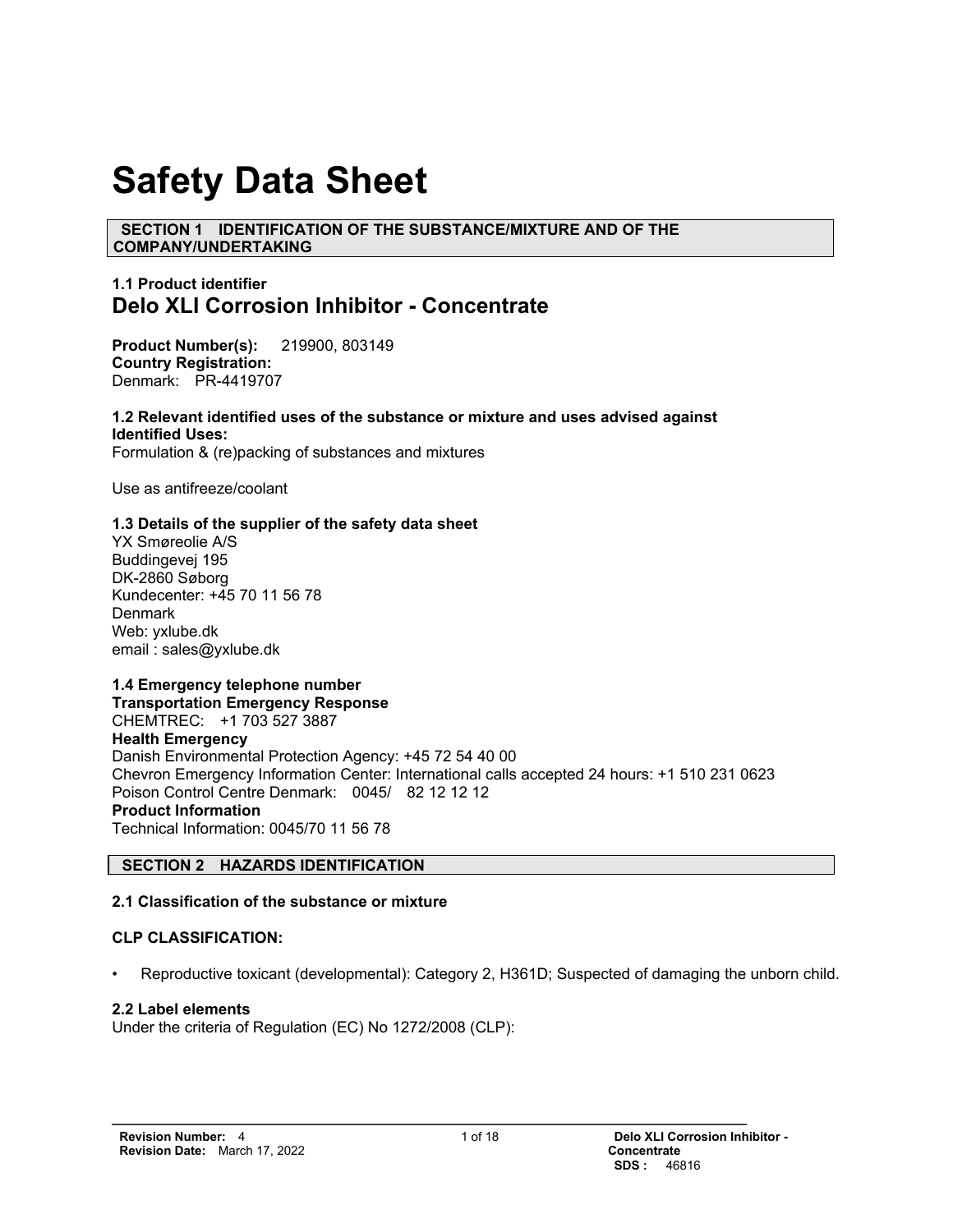

**Signal Word:** Warning

# **HAZARD STATEMENTS:**

#### **Health Hazards:**

Suspected of damaging the unborn child (H361D).

- contains: Sodium 2-ethylhexanoate

# **PRECAUTIONARY STATEMENTS:**

#### **Prevention:**

- Obtain special instructions before use (P201).
- Do not handle until all safety precautions have been read and understood (P202).
- Wear protective gloves/protective clothing/eye protection/face protection (P280).

## **Response:**

• IF exposed or concerned: Get medical advice/attention (P308+P313).

#### **Storage:**

Store locked up (P405).

#### **Disposal:**

• Dispose of contents/container in accordance with applicable local/regional/national/international regulations (P501).

## **2.3 Other hazards**

This product is not, or does not contain, a substance that is a potential PBT or a vPvB.

## **SECTION 3 COMPOSITION/ INFORMATION ON INGREDIENTS**

#### **3.2 Mixtures**

This material is a mixture.

| <b>COMPONENTS</b>           | <b>CAS</b><br><b>NUMBER</b> | <b>EC</b><br><b>NUMBER</b> | <b>REGISTRATION</b><br><b>INUMBER</b> | <b>CLP</b><br><b>CLASSIFICATION</b>                                                                | <b>AMOUNT</b>            |
|-----------------------------|-----------------------------|----------------------------|---------------------------------------|----------------------------------------------------------------------------------------------------|--------------------------|
| Sodium 2-<br>ethylhexanoate | 19766-89-3                  | 243-283-8 Exempt           |                                       | Repr. 2/H361D                                                                                      | - 101<br>30 %weig<br>Iht |
| Tolyltriazole               | 29385-43-1                  |                            | 249-596-6 01-2119979081-35            | Aquatic Chronic<br>2/H411; Acute Tox. 2.5 %wei<br>4/H302                                           | $11 - 5$<br>laht         |
| Imidazole                   | 288-32-4                    |                            | 206-019-2 01-2119485825-24            | Eye Dam. 1/H318; 0.1 - <<br>Acute Tox. 4/H302; 0.3 %wei<br>Repr. 1B/H360;<br>Skin Corr.<br>1C/H314 | ght                      |

The full text of all CLP H-statements is shown in Section 16.

# **SECTION 4 FIRST AID MEASURES**

#### **4.1 Description of first aid measures**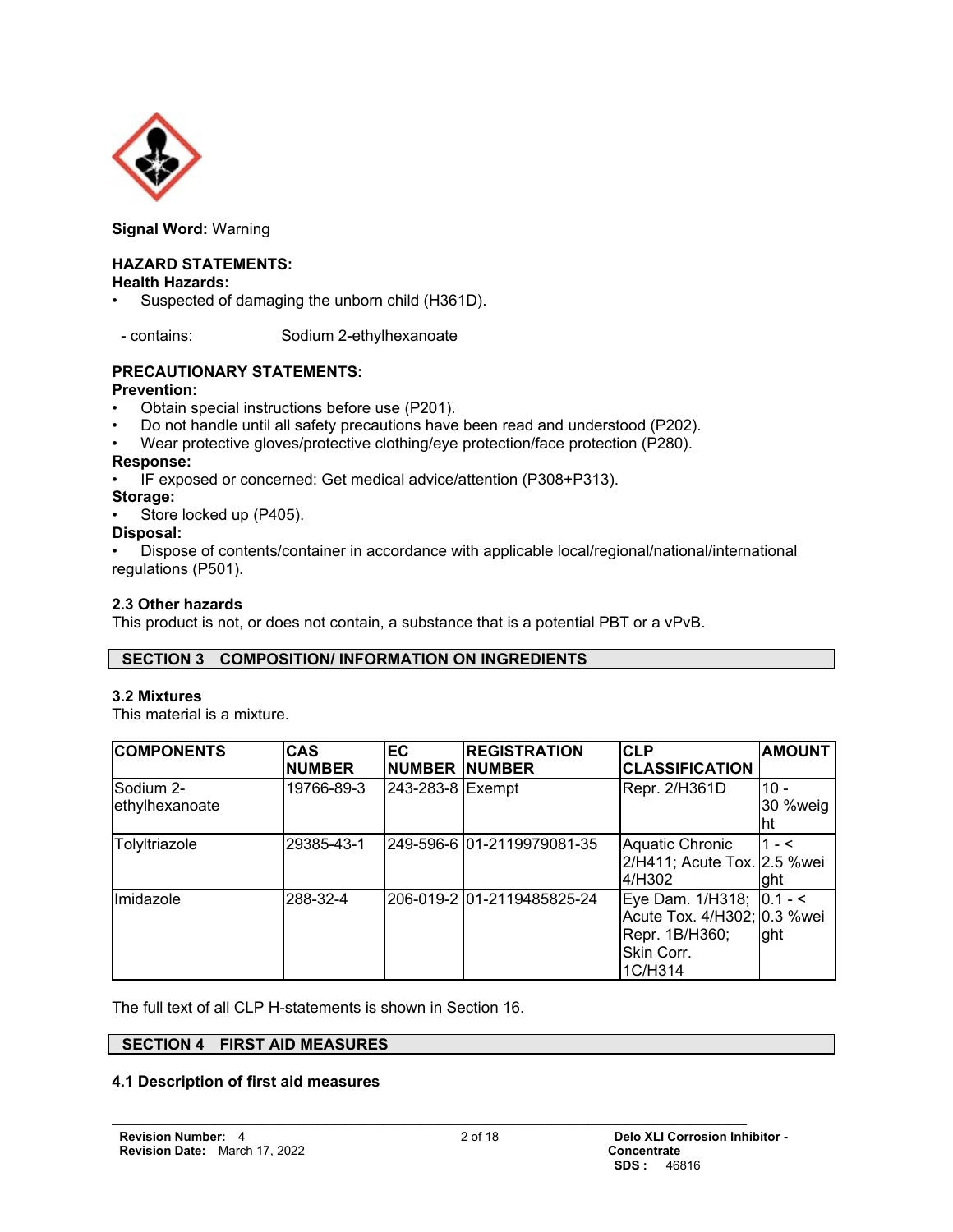**Eye:** No specific first aid measures are required. As a precaution, remove contact lenses, if worn, and flush eyes with water.

**Skin:** No specific first aid measures are required. As a precaution, remove clothing and shoes if contaminated. To remove the material from skin, use soap and water. Discard contaminated clothing and shoes or thoroughly clean before reuse.

**Ingestion:** No specific first aid measures are required. Do not induce vomiting. As a precaution, get medical advice.

**Inhalation:** No specific first aid measures are required. If exposed to excessive levels of material in the air, move the exposed person to fresh air. Get medical attention if coughing or respiratory discomfort occurs.

#### **4.2 Most important symptoms and effects, both acute and delayed IMMEDIATE SYMPTOMS AND HEALTH EFFECTS**

**Eye:** Not expected to cause prolonged or significant eye irritation.

**Skin:** Contact with the skin is not expected to be harmful.

**Ingestion:** Not expected to be harmful if swallowed.

**Inhalation:** Not expected to be harmful if inhaled.

**DELAYED OR OTHER SYMPTOMS AND HEALTH EFFECTS:** This material may cause harm to the unborn child based on animal data.

See Section 11 for additional information. Risk depends on duration and level of exposure.

#### **4.3 Indication of any immediate medical attention and special treatment needed**  Not applicable.

#### **SECTION 5 FIRE FIGHTING MEASURES**

#### **5.1 Extinguishing media**

Use water fog, foam, dry chemical or carbon dioxide (CO2) to extinguish flames.

#### **5.2 Special hazards arising from the substance or mixture**

**Combustion Products:** Highly dependent on combustion conditions. A complex mixture of airborne solids, liquids, and gases including carbon monoxide, carbon dioxide, and unidentified organic compounds will be evolved when this material undergoes combustion. Combustion may form oxides of: Nitrogen, Sodium .

## **5.3 Advice for firefighters**

This material will burn although it is not easily ignited. See Section 7 for proper handling and storage. For fires involving this material, do not enter any enclosed or confined fire space without proper protective equipment, including self-contained breathing apparatus.

# **SECTION 6 ACCIDENTAL RELEASE MEASURES**

# **6.1 Personal precautions, protective equipment and emergency procedures**

Eliminate all sources of ignition in vicinity of spilled material. Refer to Sections 5 and 8 for more information.

## **6.2 Environmental precautions**

Stop the source of the release if you can do it without risk. Contain release to prevent further contamination of soil, surface water or groundwater.

**\_\_\_\_\_\_\_\_\_\_\_\_\_\_\_\_\_\_\_\_\_\_\_\_\_\_\_\_\_\_\_\_\_\_\_\_\_\_\_\_\_\_\_\_\_\_\_\_\_\_\_\_\_\_\_\_\_\_\_\_\_\_\_\_\_\_\_\_**

#### **6.3 Methods and material for containment and cleaning up**

Clean up spill as soon as possible, observing precautions in Exposure Controls/Personal Protection. Use appropriate techniques such as applying non-combustible absorbent materials or pumping. Where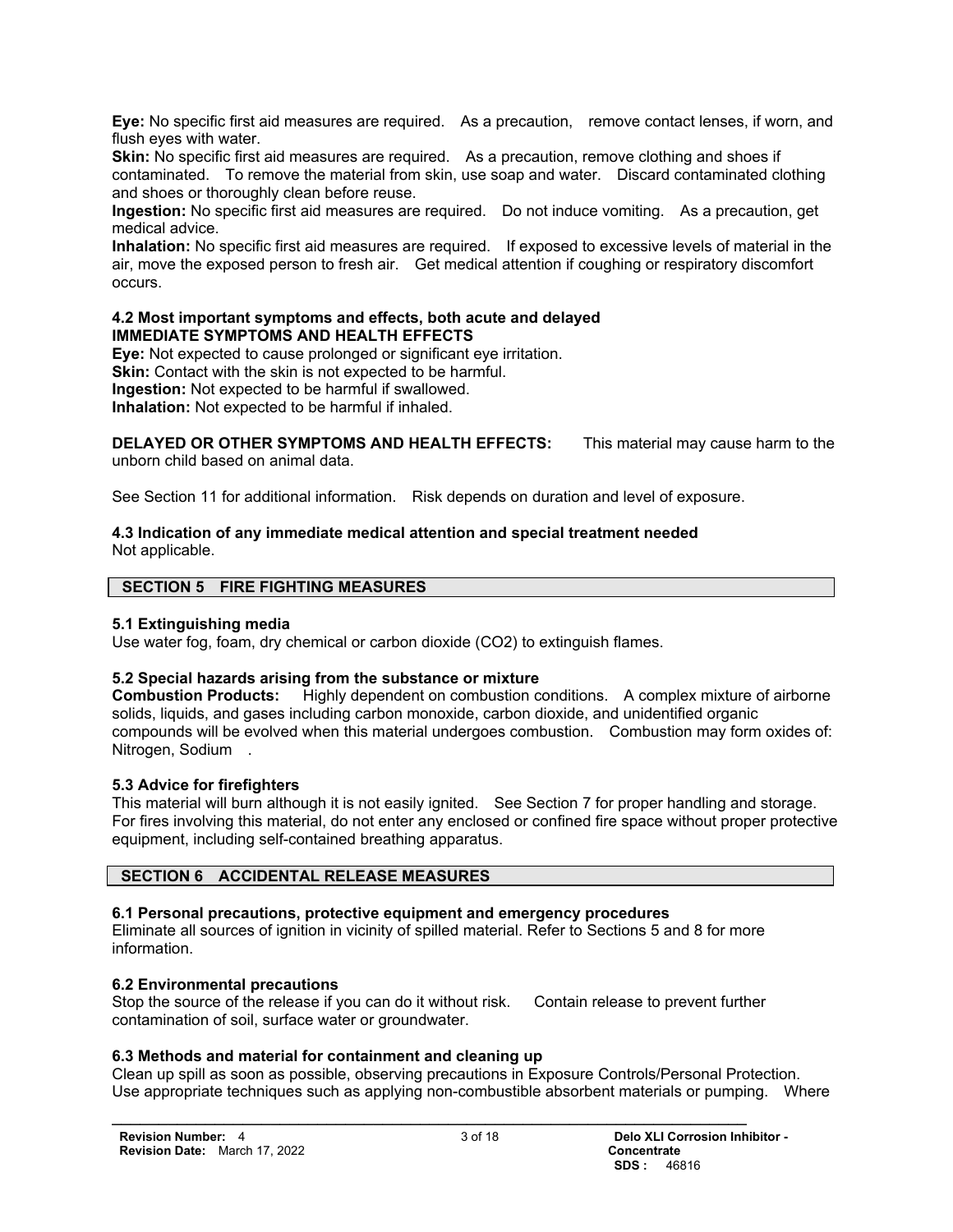feasible and appropriate, remove contaminated soil and dispose of in a manner consistent with applicable requirements. Place other contaminated materials in disposable containers and dispose of in a manner consistent with applicable requirements. Report spills to local authorities as appropriate or required.

# **6.4 Reference to other sections**

See sections 8 and 13.

# **SECTION 7 HANDLING AND STORAGE**

# **7.1 Precautions for safe handling**

**General Handling Information:** Avoid contaminating soil or releasing this material into sewage and drainage systems and bodies of water.

**Precautionary Measures:** Do not get in eyes, on skin, or on clothing. Do not taste or swallow. Wash thoroughly after handling. Keep out of the reach of children.

**Container Warnings:** Container is not designed to contain pressure. Do not use pressure to empty container or it may rupture with explosive force. Empty containers retain product residue (solid, liquid, and/or vapor) and can be dangerous. Do not pressurize, cut, weld, braze, solder, drill, grind, or expose such containers to heat, flame, sparks, static electricity, or other sources of ignition. They may explode and cause injury or death. Empty containers should be completely drained, properly closed, and promptly returned to a drum reconditioner or disposed of properly.

# **7.2 Conditions for safe storage, including any incompatibilities**

Not Applicable

## **7.3 Specific end use(s):**

Formulation & (re)packing of substances and mixtures

Use as antifreeze/coolant

# **SECTION 8 EXPOSURE CONTROLS/PERSONAL PROTECTION**

## **GENERAL CONSIDERATIONS:**

Consider the potential hazards of this material (see Section 2), applicable exposure limits, job activities, and other substances in the work place when designing engineering controls and selecting personal protective equipment. If engineering controls or work practices are not adequate to prevent exposure to harmful levels of this material, the personal protective equipment listed below is recommended. The user should read and understand all instructions and limitations supplied with the equipment since protection is usually provided for a limited time or under certain circumstances. Refer to appropriate CEN standards.

## **8.1 Control parameters**

**Occupational Exposure Limits:**No applicable occupational exposure limits exist for this material or its components. Consult local authorities for appropriate values.

# **8.2 Exposure controls**

#### **ENGINEERING CONTROLS:**

Use in a well-ventilated area.

## **PERSONAL PROTECTIVE EQUIPMENT**

**Eye/Face Protection:** No special eye protection is normally required. Where splashing is possible, wear safety glasses with side shields as a good safety practice.

**Skin Protection:** No special protective clothing is normally required. Where splashing is possible, select protective clothing depending on operations conducted, physical requirements and other substances in the workplace. Suggested materials for protective gloves include: Natural rubber, Neoprene, Nitrile Rubber, Polyvinyl Chloride (PVC or Vinyl).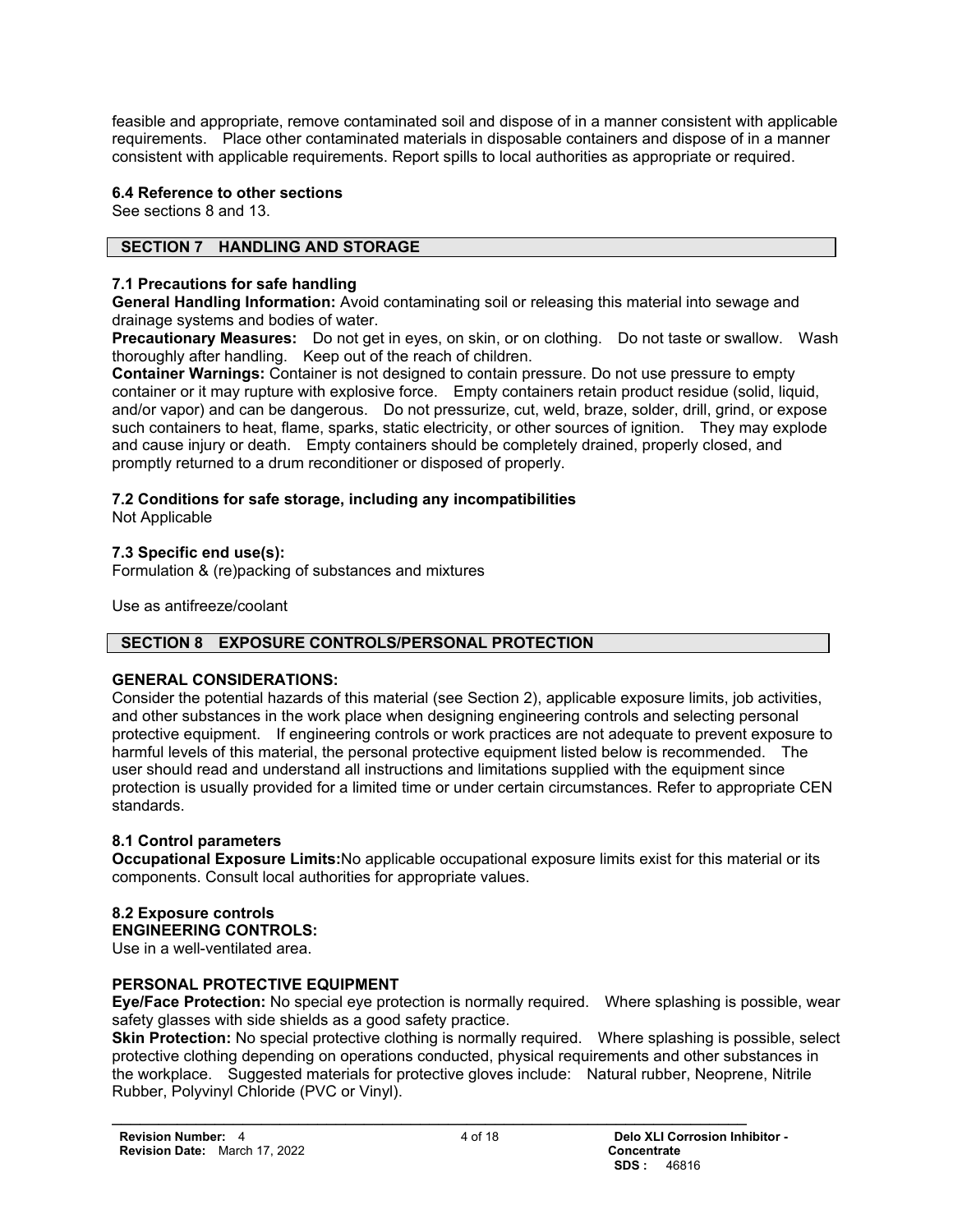**Respiratory Protection:** No respiratory protection is normally required.

# **ENVIRONMENTAL EXPOSURE CONTROLS:**

See relevant Community environmental protection legislation or the Annex, as applicable.

## **SECTION 9 PHYSICAL AND CHEMICAL PROPERTIES**

**Attention: the data below are typical values and do not constitute a specification.**

**9.1 Information on basic physical and chemical properties Appearance Color:** Green (fluorescent)  **Physical State:** Liquid **Odor:** Faint or Mild **Odor Threshold:** No data available **pH:** 7.80 - 8.50; 5% volume @ 20°C (solution in water) **Melting Point:** Not Applicable **Freezing Point:** -5°C (23°F) (Typical) **Initial Boiling Point:** 100°C (212°F) (Estimated) **Flashpoint:** Not Applicable **Evaporation Rate:** No data available **Flammability (solid, gas):** No Data Available **Flammability (Explosive) Limits (% by volume in air):** Lower: No data available Upper: No data available **Vapor Pressure:** No data available **Vapor Density (Air = 1):** No data available **Density:** 1.0580 kg/l @ 20°C (68°F) **Solubility:** Soluble in water. **Partition coefficient: n-octanol/water:** No data available **Auto-ignition temperature:** No data available **Decomposition temperature:** No data available **Viscosity:** No data available **Explosive Properties:** No Data Available **Oxidising properties:** No Data Available

**9.2 Other Information:** No Data Available

# **SECTION 10 STABILITY AND REACTIVITY**

**10.1 Reactivity:** May react with strong acids or strong oxidizing agents, such as chlorates, nitrates, peroxides, etc.

**10.2 Chemical Stability:** This material is considered stable under normal ambient and anticipated storage and handling conditions of temperature and pressure.

**10.3 Possibility of hazardous reactions:** Hazardous polymerization will not occur.

**10.4 Conditions to Avoid:** Not applicable

**10.5 Incompatible materials to avoid:** Not applicable

**10.6 Hazardous decomposition products:** None known (None expected)

# **SECTION 11 TOXICOLOGICAL INFORMATION**

## **11.1 Information on hazard classes as defined in Regulation (EC) No 1272/2008 Product Information:**

**\_\_\_\_\_\_\_\_\_\_\_\_\_\_\_\_\_\_\_\_\_\_\_\_\_\_\_\_\_\_\_\_\_\_\_\_\_\_\_\_\_\_\_\_\_\_\_\_\_\_\_\_\_\_\_\_\_\_\_\_\_\_\_\_\_\_\_\_**

**Serious Eye Damage/Irritation:** The material is not considered an eye irritant. The product has not been tested. The statement is based on evaluation of data for similar materials or product components.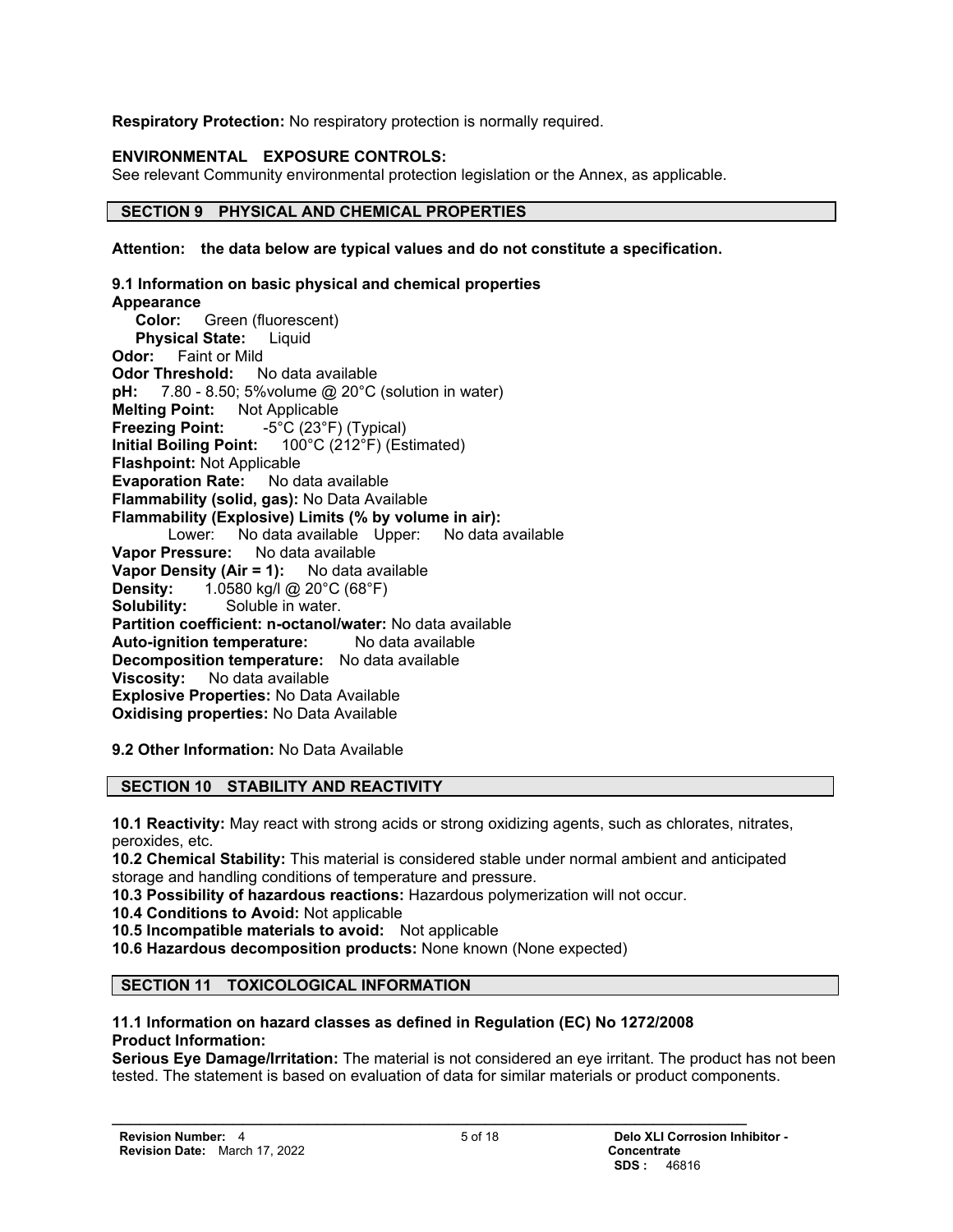**Skin Corrosion/Irritation:** The material is not considered a skin irritant. The product has not been tested. The statement is based on evaluation of data for product components.

**Skin Sensitization:** The material is not considered a skin sensitizer. The product has not been tested. The statement is based on evaluation of data for similar materials or product components.

**Acute Dermal Toxicity:** The material is not considered a dermal toxicant. The product has not been tested. The statement is based on evaluation of data for product components.

#### **Acute Toxicity Estimate (dermal):** Not Applicable

**Acute Oral Toxicity:** The material is not considered an oral toxicant. The product has not been tested. The statement is based on evaluation of data for similar materials or product components.

#### **Acute Toxicity Estimate (oral):** Not Applicable

**Acute Inhalation Toxicity:** The material is not considered an inhalation toxicant. The product has not been tested. The statement is based on evaluation of data for product components.

#### **Acute Toxicity Estimate (inhalation):** Not Applicable

**Germ Cell Mutagenicity:** The material is not considered a mutagen. The product has not been tested. The statement is based on evaluation of data for similar materials or product components.

**Carcinogenicity:** The material is not considered a carcinogen. The product has not been tested. The statement is based on evaluation of data for similar materials or product components.

**Reproductive Toxicity:** This material is suspected of damaging the unborn child. The product has not been tested. The statement is based on evaluation of data for similar materials or product components.

**Specific Target Organ Toxicity - Single Exposure:** The material is not considered a target organ toxicant (single exposure). The product has not been tested. The statement is based on evaluation of data for similar materials or product components.

**Specific Target Organ Toxicity - Repeated Exposure:** The material is not considered a target organ toxicant (repeated exposure). The product has not been tested. The statement is based on evaluation of data for similar materials or product components.

**Aspiration Hazard:** The material is not considered an aspiration hazard.

| <b>Component Information:</b>     |                                                                  |
|-----------------------------------|------------------------------------------------------------------|
| Serious Eye Damage/Irritation:    |                                                                  |
| Sodium 2-ethylhexanoate           | Based on available data, the classification criteria are not met |
| Tolyltriazole                     | Based on available data, the classification criteria are not met |
| Imidazole                         | Test Result: Causes serious eye damage                           |
|                                   |                                                                  |
| <b>Skin Corrosion/Irritation:</b> |                                                                  |
| Sodium 2-ethylhexanoate           | Based on available data, the classification criteria are not met |
| Tolyltriazole                     | Based on available data, the classification criteria are not met |
| Imidazole                         | Test Result: Causes severe skin burns and eye damage             |
|                                   |                                                                  |
| <b>Skin Sensitization:</b>        |                                                                  |
|                                   |                                                                  |

| Sodium 2-ethylhexanoate | Based on available data, the classification criteria are not met |
|-------------------------|------------------------------------------------------------------|
| Tolyltriazole           | Based on available data, the classification criteria are not met |
| Imidazole               | Based on available data, the classification criteria are not met |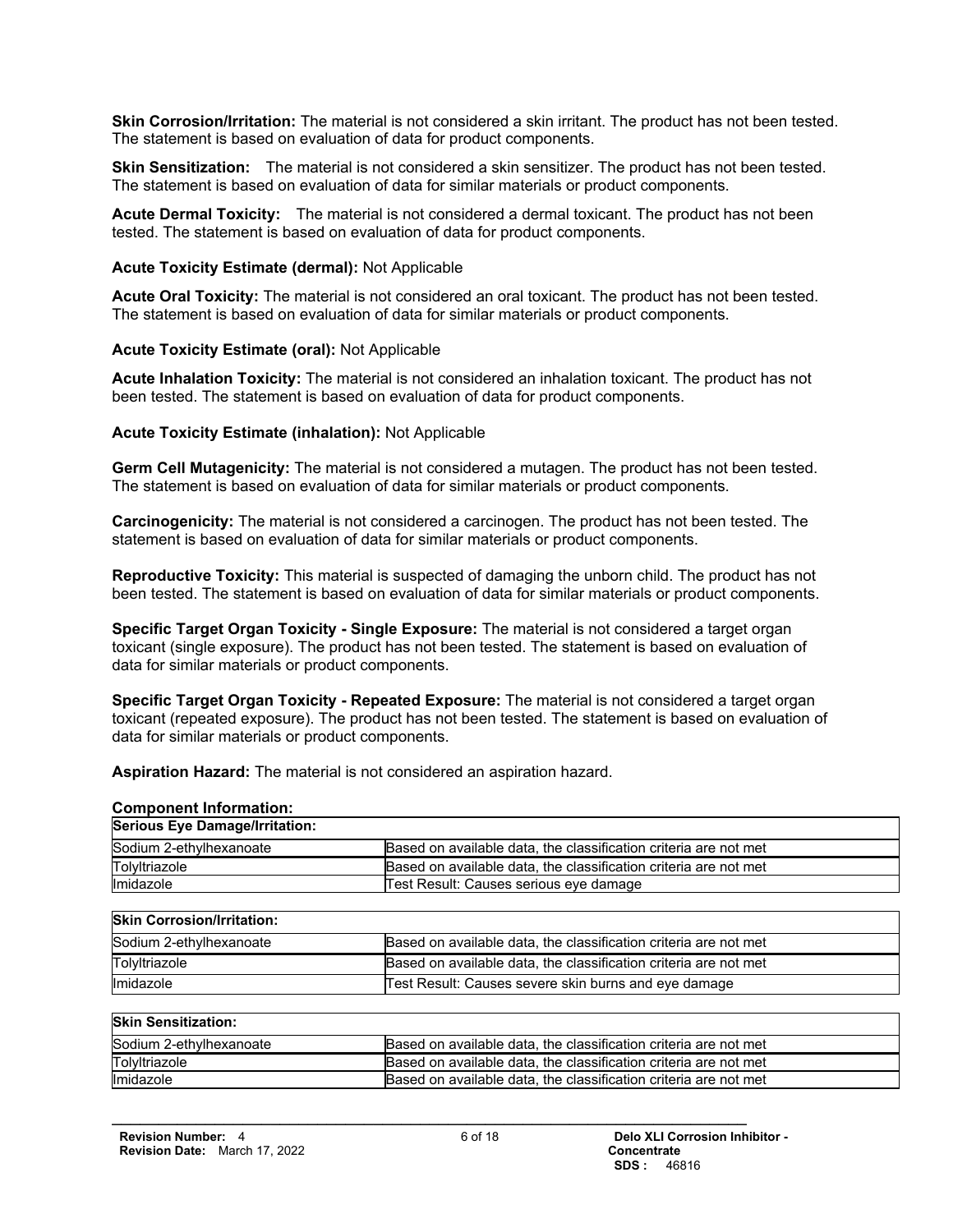| <b>Acute Dermal Toxicity:</b> |                                                                  |
|-------------------------------|------------------------------------------------------------------|
| Sodium 2-ethylhexanoate       | Based on available data, the classification criteria are not met |
| Tolyltriazole                 | Based on available data, the classification criteria are not met |
| <b>Imidazole</b>              | Based on available data, the classification criteria are not met |

#### **Acute Oral Toxicity:**

| Sodium 2-ethylhexanoate | Based on available data, the classification criteria are not met |  |
|-------------------------|------------------------------------------------------------------|--|
| Tolyltriazole           | Test Qualifier: LD50                                             |  |
|                         | Test Result: 675 mg/kg                                           |  |
|                         | Species: rat                                                     |  |
| <b>Imidazole</b>        | Test Qualifier: LD50                                             |  |
|                         | Test Result: 970 mg/kg                                           |  |
|                         | Species: rat                                                     |  |

#### **Acute Inhalation Toxicity:**

| Sodium 2-ethylhexanoate | Based on available data, the classification criteria are not met |
|-------------------------|------------------------------------------------------------------|
| Tolyltriazole           | Based on available data, the classification criteria are not met |
| <b>Imidazole</b>        | Based on available data, the classification criteria are not met |

| <b>Germ Cell Mutagenicity:</b> |                                                                  |
|--------------------------------|------------------------------------------------------------------|
| Sodium 2-ethylhexanoate        | Based on available data, the classification criteria are not met |
| Tolyltriazole                  | Based on available data, the classification criteria are not met |
| <b>Imidazole</b>               | Based on available data, the classification criteria are not met |
|                                |                                                                  |

#### **Carcinogenicity:**

| Sodium 2-ethylhexanoate | Based on available data, the classification criteria are not met |
|-------------------------|------------------------------------------------------------------|
| Tolyltriazole           | Based on available data, the classification criteria are not met |
| Imidazole               | Based on available data, the classification criteria are not met |

#### **Reproductive Toxicity:**

| Sodium 2-ethylhexanoate | Protocol: Developmental Toxicity Study<br>Test Result: Suspected of damaging fertility or the unborn child if ingested based<br>lon animal data                    |
|-------------------------|--------------------------------------------------------------------------------------------------------------------------------------------------------------------|
| Sodium 2-ethylhexanoate | Protocol: OECD 415 - One-Generation Reproduction Toxicity<br>Test Result: Suspected of damaging fertility or the unborn child if ingested based<br>lon animal data |
| Tolyltriazole           | Based on available data, the classification criteria are not met                                                                                                   |
| <b>Imidazole</b>        | Test Result: if ingested based on human data                                                                                                                       |
| <b>Imidazole</b>        | Test Result: if ingested                                                                                                                                           |

| Specific Target Organ Toxicity - Single Exposure: |                                                                  |  |
|---------------------------------------------------|------------------------------------------------------------------|--|
| Sodium 2-ethylhexanoate                           | Based on available data, the classification criteria are not met |  |
| Tolyltriazole                                     | Based on available data, the classification criteria are not met |  |
| Imidazole                                         | Based on available data, the classification criteria are not met |  |
|                                                   |                                                                  |  |

| Specific Target Organ Toxicity - Repeated Exposure: |                                                                  |  |
|-----------------------------------------------------|------------------------------------------------------------------|--|
| Sodium 2-ethylhexanoate                             | Based on available data, the classification criteria are not met |  |
| Tolvitriazole                                       | Based on available data, the classification criteria are not met |  |
| <b>Ilmidazole</b>                                   | Based on available data, the classification criteria are not met |  |

# **ADDITIONAL TOXICOLOGY INFORMATION:**

 2-Ethylhexanoic acid (2-EXA) caused an increase in liver size and enzyme levels when repeatedly administered to rats via the diet. When administered to pregnant rats by gavage or in drinking water, 2-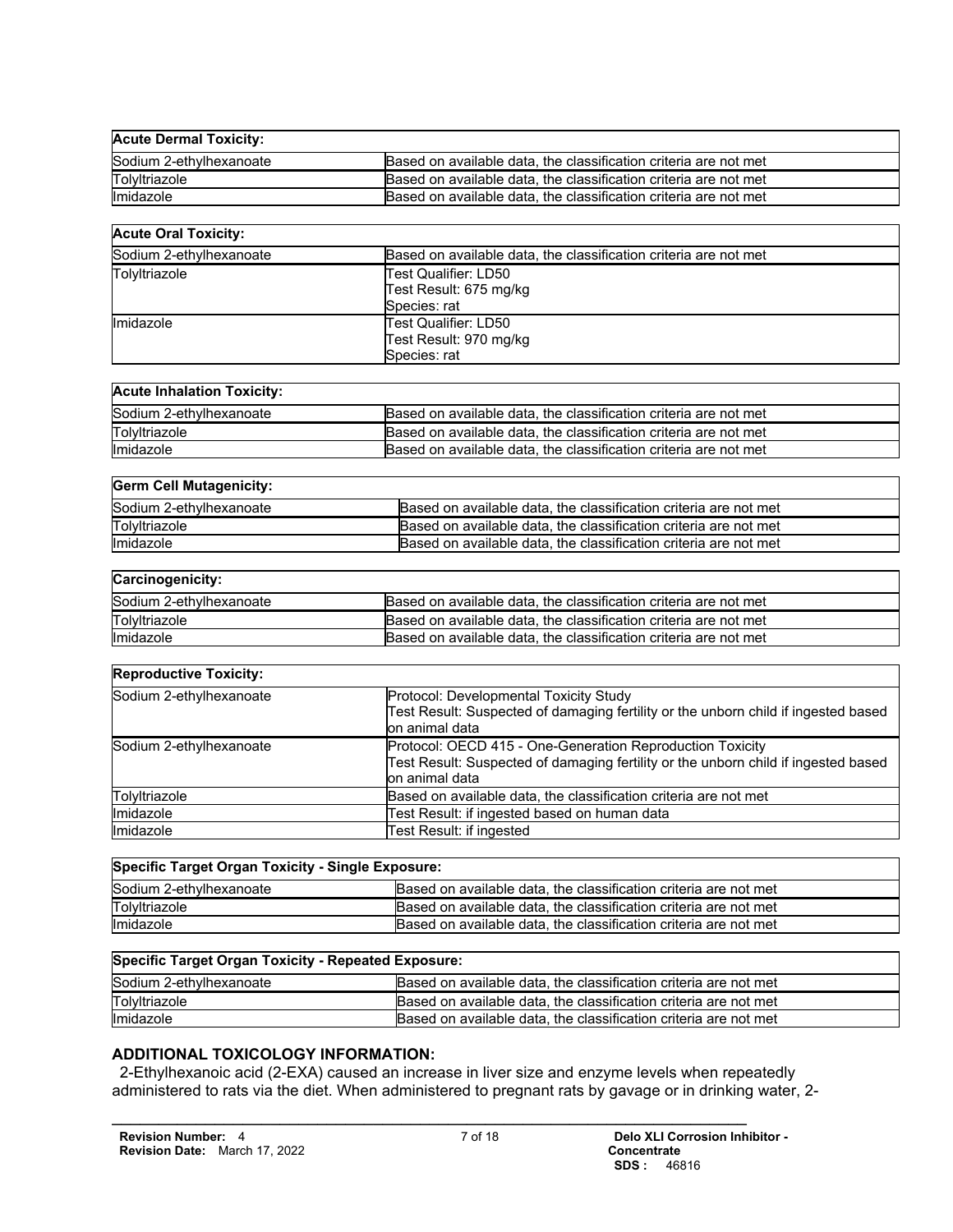EXA caused teratogenicity (birth defects) and delayed postnatal development of the pups. Additionally, 2- EXA impaired female fertility in rats. Birth defects were seen in the offspring of mice who were administered sodium 2-ethylhexanoate via intraperitoneal injection during pregnancy.

#### **11.2 Information on other hazards**

No other hazards identified.

## **SECTION 12 ECOLOGICAL INFORMATION**

#### **Product Information:**

#### **12.1 Toxicity**

This material is not expected to be harmful to aquatic organisms. The product has not been tested. The statement has been derived from the properties of the individual components.

#### **12.2 Persistence and degradability**

This material is expected to be readily biodegradable. The product has not been tested. The statement has been derived from the properties of the individual components.

#### **12.3 Bioaccumulative potential**

Bioconcentration Factor: No Data Available Octanol/Water Partition Coefficient: No data available

## **12.4 Mobility in soil**

No data available.

#### **12.5 Results of PBT and vPvB assessment**

This product is not, or does not contain, a substance that is a potential PBT or a vPvB.

#### **12.6 Endocrine Disrupting Properties**

## **12.7 Other adverse effects**

No other adverse effects identified.

#### **Component Information:**

| <b>Acute Toxicity:</b>  |                                                                  |
|-------------------------|------------------------------------------------------------------|
| Sodium 2-ethylhexanoate | Based on available data, the classification criteria are not met |
| Tolyltriazole           | Confidential test data                                           |
| Tolyltriazole           | Confidential test data                                           |
| Tolyltriazole           | Confidential test data                                           |
| Tolyltriazole           | Confidential test data                                           |
| <b>Imidazole</b>        | Based on available data, the classification criteria are not met |

| Long-term Toxicity:     |                                                                  |  |
|-------------------------|------------------------------------------------------------------|--|
| Sodium 2-ethylhexanoate | Based on available data, the classification criteria are not met |  |
| Tolyltriazole           | Confidential test data                                           |  |
| Imidazole               | Based on available data, the classification criteria are not met |  |

**Biodegradation:**

| Sodium 2-ethylhexanoate | Based on available data, the classification criteria are not met |
|-------------------------|------------------------------------------------------------------|
| Tolyltriazole           | Test Result: Not readily biodegradable                           |
| <b>Ilmidazole</b>       | Based on available data, the classification criteria are not met |
|                         |                                                                  |

| <b>Bioaccumulative Potential:</b> |                                                                  |
|-----------------------------------|------------------------------------------------------------------|
| Sodium 2-ethylhexanoate           | Based on available data, the classification criteria are not met |
|                                   |                                                                  |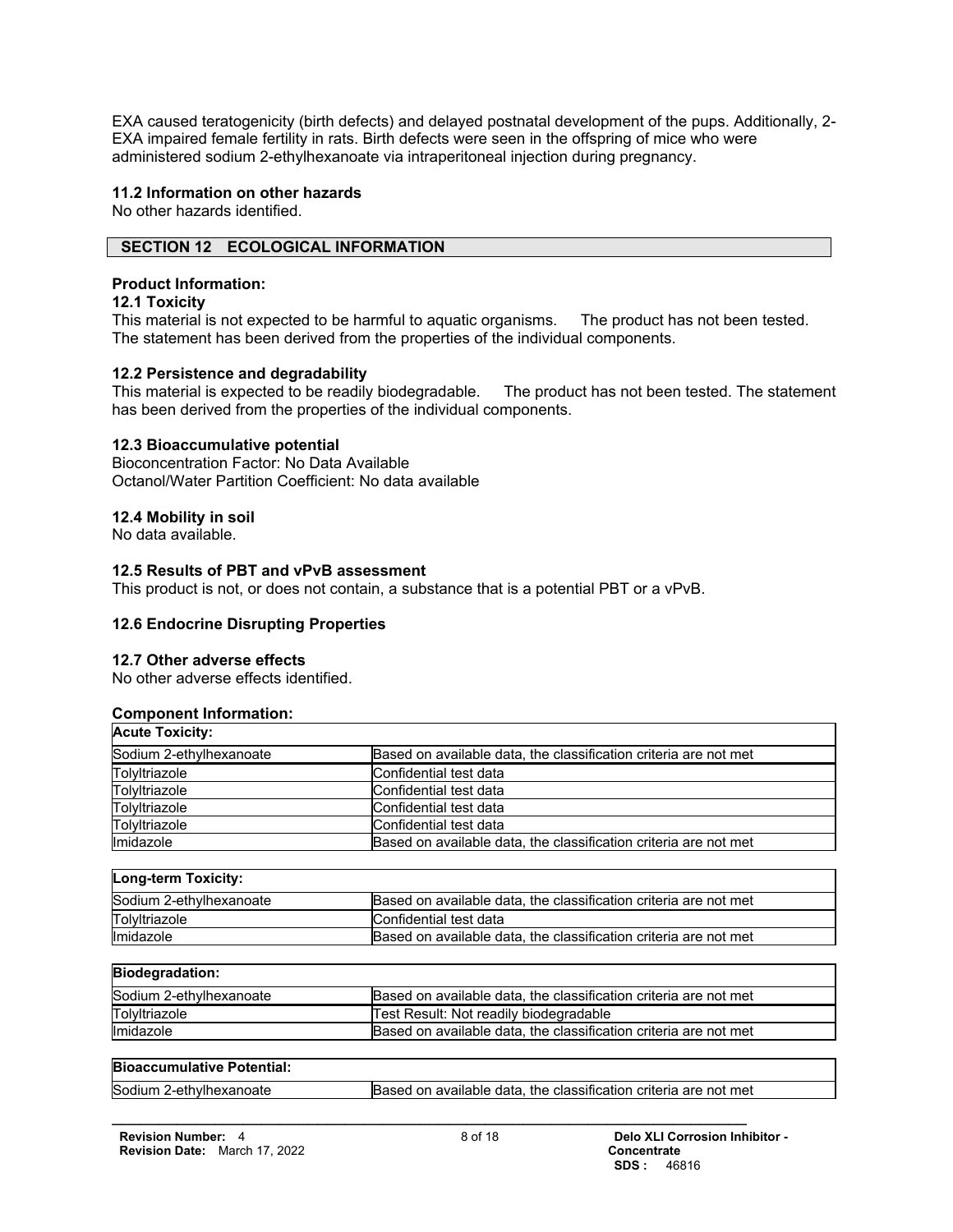| Tolyltriazole | available<br><b>INO</b><br>data<br>test                                                           |
|---------------|---------------------------------------------------------------------------------------------------|
| Imidazole     | . .<br>criteria<br>not met<br>are<br>available<br>. classification<br>the<br>data<br>on<br>lBased |

# **SECTION 13 DISPOSAL CONSIDERATIONS**

#### **13.1 Waste treatment methods**

Use material for its intended purpose or recycle if possible. This material, if it must be discarded, may meet the criteria of a hazardous waste as defined by international, country, or local laws and regulations.In accordance with European Waste Catalogue (E.W.C.) the codification is the following:16 01 14

#### **SECTION 14 TRANSPORT INFORMATION**

The description shown may not apply to all shipping situations. Consult appropriate Dangerous Goods Regulations for additional description requirements (e.g., technical name) and mode-specific or quantityspecific shipping requirements.

#### **ADR/RID**

NOT REGULATED AS DANGEROUS GOODS FOR TRANSPORT

**14.1 UN Number or ID Number:** Not applicable

**14.2 UN proper shipping name:** Not applicable

**14.3 Transport hazard class(es):** Not applicable

**14.4 Packing group:** Not applicable

**14.5 Environmental hazards:** Not applicable

**14.6 Special precautions for user:** Not applicable

# **ICAO / IATA**

NOT REGULATED AS DANGEROUS GOODS FOR TRANSPORT

**14.1 UN Number or ID Number:** Not applicable

**14.2 UN proper shipping name:** Not applicable

**14.3 Transport hazard class(es):** Not applicable

**14.4 Packing group:** Not applicable

**14.5 Environmental hazards:** Not applicable

**14.6 Special precautions for user:** Not applicable

**IMO / IMDG**

NOT REGULATED AS DANGEROUS GOODS FOR TRANSPORT

**14.1 UN Number or ID Number:** Not applicable

**14.2 UN proper shipping name:** Not applicable

**14.3 Transport hazard class(es):** Not applicable

**14.4 Packing group:** Not applicable

**14.5 Environmental hazards:** Not applicable

**14.6 Special precautions for user:** Not applicable

**14.7 Maritime Transport in Bulk according to IMO Instruments:** Not applicable

## **SECTION 15 REGULATORY INFORMATION**

#### **15.1 Safety, health and environmental regulations/legislation specific for the substance or mixture REGULATORY LISTS SEARCHED:**

01=EU Directive 76/769/EEC: Restrictions on the marketing and use of certain dangerous substances. 02=EU Directive 90/394/EEC: Carcinogens at work. 03=EU Directive 92/85/EEC: Pregnant or breastfeeding workers.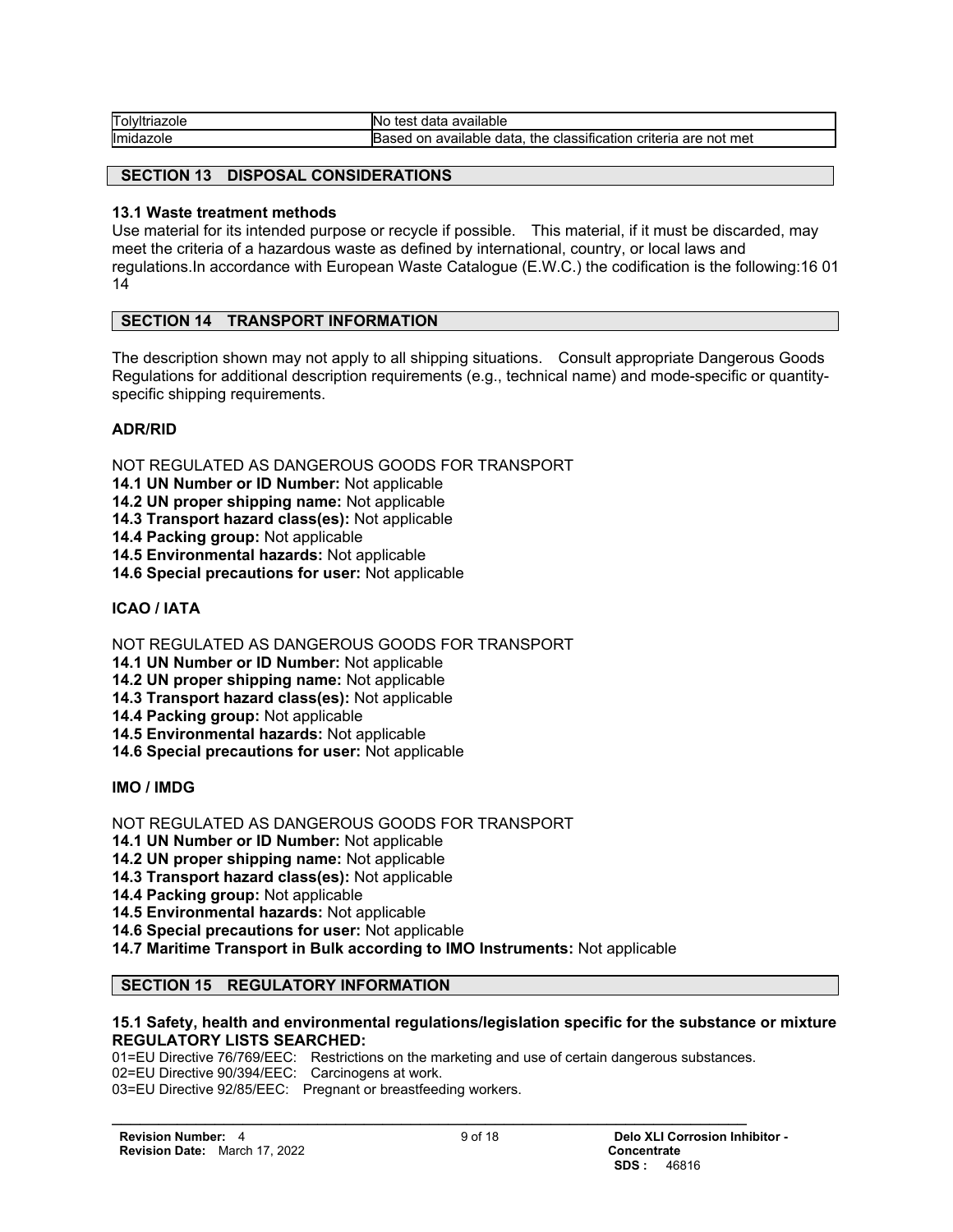04=EU Directive 96/82/EC (Seveso II): Article 9.

05=EU Directive 96/82/EC (Seveso II): Articles 6 and 7.

06=EU Directive 98/24/EC: Chemical agents at work.

07=EU Directive 2004/37/EC: On the protection of workers.

08=EU Regulation EC No. 689/2008: Annex 1, Part 1.

09=EU Regulation EC No. 689/2008: Annex 1, Part 2.

10=EU Regulation EC No. 689/2008: Annex 1, Part 3.

11=EU Regulation EC No. 850/2004: Prohibiting and restricting persistent organic pollutants (POPs).

12=EU REACH, Annex XVII: Restrictions on manufacture, placing on the market and use of certain dangerous substances, mixture & article.

13=EU REACH, Annex XIV: Authorization List or Candidate List of Substances of Very High Concern for Authorization (SVHC).

The following components of this material are found on the regulatory lists indicated. Imidazole 03, 06, 12

## **CHEMICAL INVENTORIES:**

All components comply with the following chemical inventory requirements: AIIC (Australia), DSL (Canada), EINECS (European Union), ENCS (Japan), KECI (Korea), PICCS (Philippines), TSCA (United States).

#### **COUNTRY REGISTRATION:**

Denmark: YES (4419707)

#### **15.2 Chemical safety assessment**

Yes

#### **SECTION 16 OTHER INFORMATION**

**REVISION STATEMENT:** SECTION 01 - Company Identification information was added.

SECTION 01 - Country Registration information was added.

SECTION 01 - Health Emergency information was modified.

SECTION 01 - Transportation Emergency Response information was modified.

SECTION 02 - Hazard Statements information was modified.

SECTION 02 - Health Classification information was modified.

- SECTION 02 Precautionary Statements information was modified.
- SECTION 03 Composition information was modified.
- SECTION 11 Carcinogenicity information was added.
- SECTION 11 Germ Cell Mutagenicity information was added.
- SECTION 11 Reproductive Toxicity information was added.
- SECTION 11 Specific Target Organ Toxicity Repeated Exposure information was added.
- SECTION 11 Specific Target Organ Toxicity Single Exposure information was added.
- SECTION 11 Toxicological Information information was modified.
- SECTION 11.2 Other Hazards information was added.
- SECTION 12 Ecological Information information was added.

SECTION 12 - Ecological Information information was deleted.

- SECTION 12 Ecological Information information was modified.
- SECTION 15 Country Registration information was added.
- SECTION 15 Regulatory Information information was modified.

SECTION 16 - Full Text of H-Statements information was modified.

#### **Revision Date:** March 17, 2022

#### **Full text of CLP H-statements:**

Aquatic Chronic 2/H411; Toxic to aquatic life with long lasting effects Eye Dam. 1/H318; Causes serious eye damage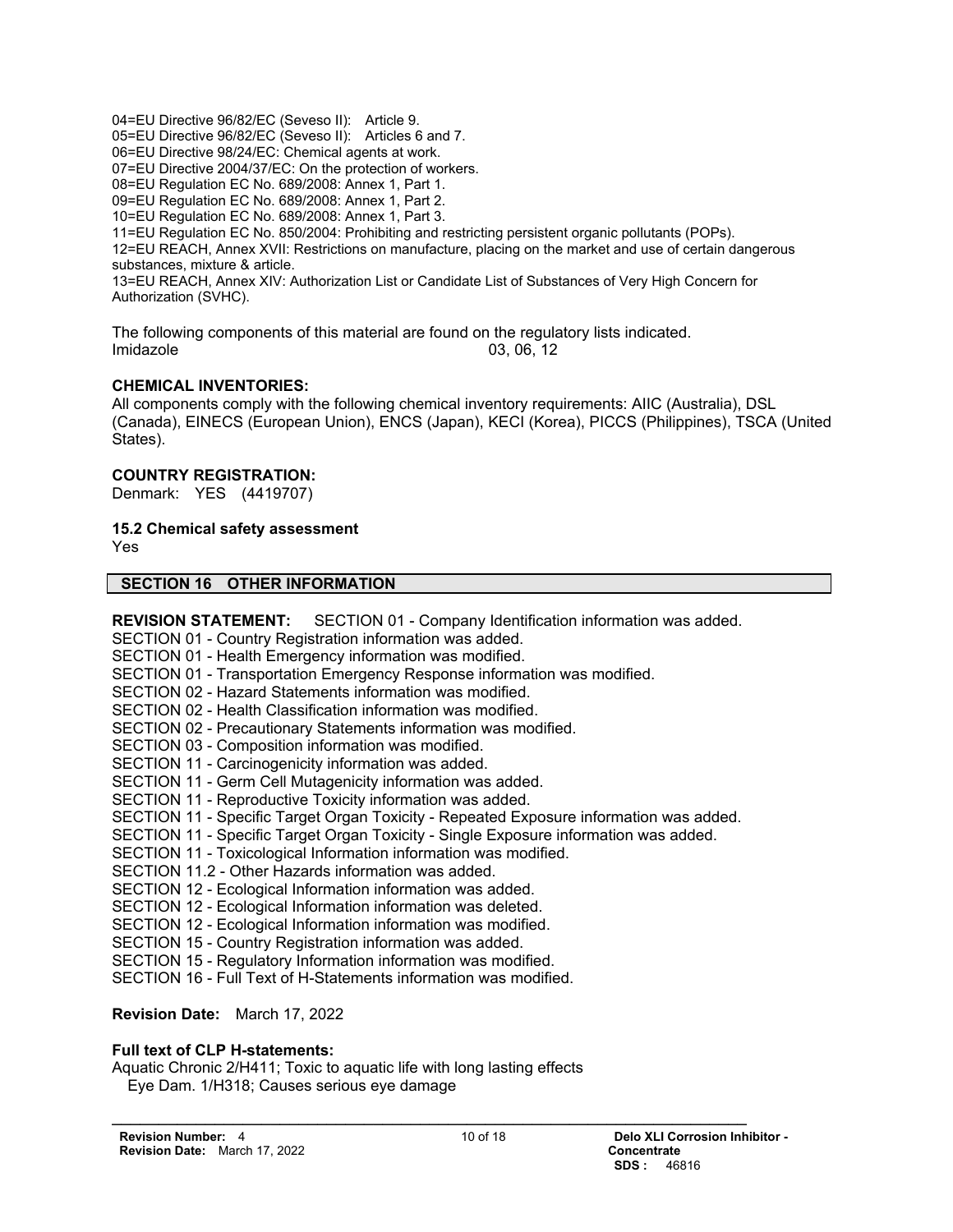Acute Tox. 4/H302; Harmful if swallowed Repr. 1B/H360; May damage fertility or the unborn child Repr. 2/H361d; Suspected of damaging the unborn child Skin Corr. 1C/H314; Causes severe skin burns and eye damage

#### **ABBREVIATIONS THAT MAY HAVE BEEN USED IN THIS DOCUMENT:**

| TLV                               | <b>TWA</b>                                          |
|-----------------------------------|-----------------------------------------------------|
| Threshold Limit Value             | Time Weighted Average                               |
| $\overline{\phantom{a}}$          | $\overline{\phantom{a}}$                            |
| STEL<br>Short-term Exposure Limit | PEL<br>Permissible Exposure Limit<br>$\blacksquare$ |
| <b>CVX</b>                        | CAS                                                 |
| Chevron                           | <b>Chemical Abstract Service Number</b>             |
| -                                 | -                                                   |
| <b>NQ</b><br>Not Quantifiable     |                                                     |

 Prepared according to the EU Regulation 1907/2006 (as amended) by Chevron Technical Center, 6001 Bollinger Canyon Road, San Ramon, CA 94583.

**The above information is based on the data of which we are aware and is believed to be correct as of the date hereof. Since this information may be applied under conditions beyond our control and with which we may be unfamiliar and since data made available subsequent to the date hereof may suggest modifications of the information, we do not assume any responsibility for the results of its use. This information is furnished upon condition that the person receiving it shall make his own determination of the suitability of the material for his particular purpose.**

**Annex**

**Use as antifreeze/coolant - Industrial**

| <b>Section 1</b>                                                                                  |                                                                       |                       |
|---------------------------------------------------------------------------------------------------|-----------------------------------------------------------------------|-----------------------|
| <b>Title</b>                                                                                      |                                                                       |                       |
| Use as antifreeze/coolant                                                                         |                                                                       |                       |
| <b>Use Descriptor</b>                                                                             |                                                                       |                       |
| Sector(s) of Use                                                                                  |                                                                       | 3                     |
| Process Categories                                                                                |                                                                       | 1, 2, 3, 4, 8a, 8b, 9 |
| <b>Environmental Release Categories</b>                                                           |                                                                       | 7                     |
| Specific Environmental Release Category                                                           |                                                                       | Not Applicable        |
| Processes, tasks, activities covered                                                              |                                                                       |                       |
| Covers general use of coolant in vehicles in closed systems. Includes the filling and draining of |                                                                       |                       |
| containers and operation of enclosed machinery and associated maintenance and storage activities. |                                                                       |                       |
| <b>Assessment Method</b>                                                                          |                                                                       |                       |
| See Section 3.                                                                                    |                                                                       |                       |
| <b>Section 2</b><br>Operational conditions and risk management measures                           |                                                                       |                       |
|                                                                                                   |                                                                       |                       |
| Section 2.1 Control of worker exposure                                                            |                                                                       |                       |
| <b>Product characteristics</b>                                                                    |                                                                       |                       |
| Physical form of product                                                                          | Liquid, vapor pressure 0.004 kPa at 20°C                              |                       |
| Vapour Pressure                                                                                   | See above                                                             |                       |
| Concentration of                                                                                  | Covers percentage substance in the product up to 100 % (unless stated |                       |
| substance in product                                                                              | differently). [G13]                                                   |                       |
| Amount used                                                                                       | Not Applicable                                                        |                       |
| Frequency and duration of                                                                         | Covers up to  (days/week): 5                                          |                       |
| use/exposure                                                                                      |                                                                       |                       |
| Human factors not                                                                                 | None identified                                                       |                       |
| influenced by risk                                                                                |                                                                       |                       |
| management                                                                                        |                                                                       |                       |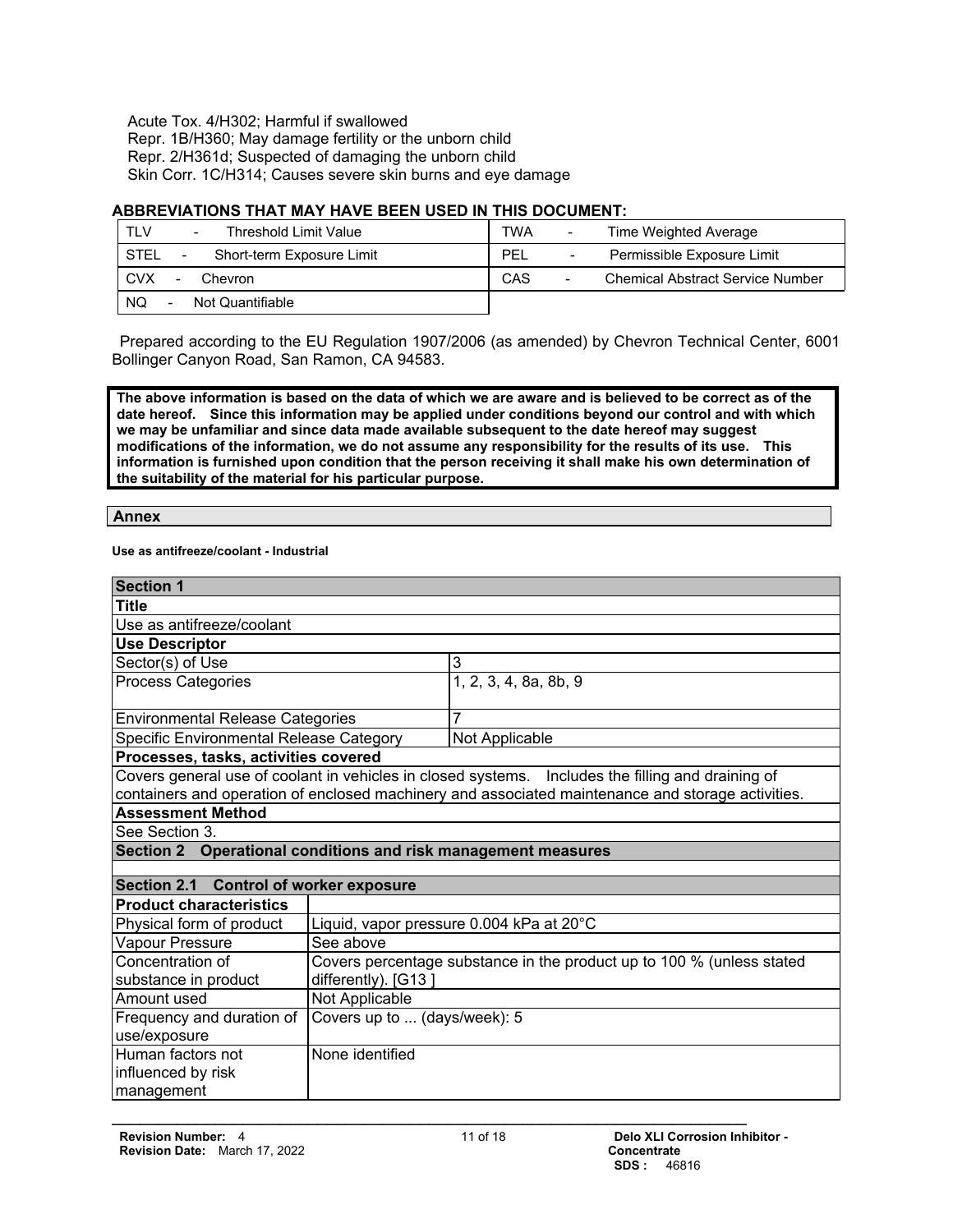| <b>Other Operational</b><br>Conditions affecting<br>exposure                                                                                                                                                                                                                                                                                                                                                                                                                                                                                                         | Not Applicable                                                                                                                                                                                                                                                                |  |  |
|----------------------------------------------------------------------------------------------------------------------------------------------------------------------------------------------------------------------------------------------------------------------------------------------------------------------------------------------------------------------------------------------------------------------------------------------------------------------------------------------------------------------------------------------------------------------|-------------------------------------------------------------------------------------------------------------------------------------------------------------------------------------------------------------------------------------------------------------------------------|--|--|
|                                                                                                                                                                                                                                                                                                                                                                                                                                                                                                                                                                      | <b>Contributing Scenarios Specific Risk Management Measures and Operating Conditions</b>                                                                                                                                                                                      |  |  |
|                                                                                                                                                                                                                                                                                                                                                                                                                                                                                                                                                                      |                                                                                                                                                                                                                                                                               |  |  |
| [PROC 1] Use in closed process, no likelihood of exposure.<br>Covers more than 4 hours (unless stated differently).<br>Handle substance within a closed system. [E47]<br>Use suitable eye protection. [PPE26]                                                                                                                                                                                                                                                                                                                                                        |                                                                                                                                                                                                                                                                               |  |  |
| [PROC 2] Use in closed process with occasional controlled exposure.<br>Covers more than 4 hours (unless stated differently).<br>Handle substance within a closed system. [E47]<br>Wear chemically resistant gloves (tested to EN374) in combination with specific activity training. [PPE17]<br>Use suitable eye protection. [PPE26]                                                                                                                                                                                                                                 |                                                                                                                                                                                                                                                                               |  |  |
| [PROC 3] Use in closed batch process (synthesis or formulation).<br>Covers more than 4 hours (unless stated differently).<br>Ensure good ventilation at the workstation.                                                                                                                                                                                                                                                                                                                                                                                             |                                                                                                                                                                                                                                                                               |  |  |
| Use suitable eye protection. [PPE26]                                                                                                                                                                                                                                                                                                                                                                                                                                                                                                                                 | Wear chemically resistant gloves (tested to EN374) in combination with specific activity training. [PPE17]                                                                                                                                                                    |  |  |
| [PROC 4] Use in batch or other process (synthesis) where opportunity for exposure arises.<br>Covers more than 4 hours (unless stated differently).<br>Provide enhanced general ventilation by mechanical means. [E48]<br>Wear chemically resistant gloves (tested to EN374) in combination with specific activity training. [PPE17]<br>Use suitable eye protection. [PPE26]                                                                                                                                                                                          |                                                                                                                                                                                                                                                                               |  |  |
| [PROC 8a] Transfer of substance or preparation (charging/discharging) from/to vessels/large<br>containers at non-dedicated facilities.<br>Avoid carrying out activities involving exposure for more than 4 hours. [OC28]<br>Provide extract ventilation to points where emissions occur. [E54]<br>Effectiveness (of a measure): 90%<br>Use suitable eye protection. [PPE26]<br>If above technical/organisational control measures are not feasible, then adopt following PPE:. [PPE30]<br>Wear suitable respiratory protection.<br>Effectiveness (of a measure): 95% |                                                                                                                                                                                                                                                                               |  |  |
| containers at dedicated facilities.<br>Covers more than 4 hours (unless stated differently).<br>Effectiveness (of a measure): 90%<br>Use suitable eye protection. [PPE26]<br>Wear suitable respiratory protection.<br>Effectiveness (of a measure): 95%                                                                                                                                                                                                                                                                                                              | [PROC 8b] Transfer of substance or preparation (charging/discharging) from/to vessels/large<br>Provide extract ventilation to points where emissions occur. [E54]<br>If above technical/organisational control measures are not feasible, then adopt following PPE:. [PPE30]  |  |  |
| including weighing).<br>Covers more than 4 hours (unless stated differently).<br>Use suitable eye protection. [PPE26]                                                                                                                                                                                                                                                                                                                                                                                                                                                | [PROC 9] Transfer of substance or preparation into small containers (dedicated filling line,<br>Provide enhanced general ventilation by mechanical means. [E48]<br>Wear chemically resistant gloves (tested to EN374) in combination with specific activity training. [PPE17] |  |  |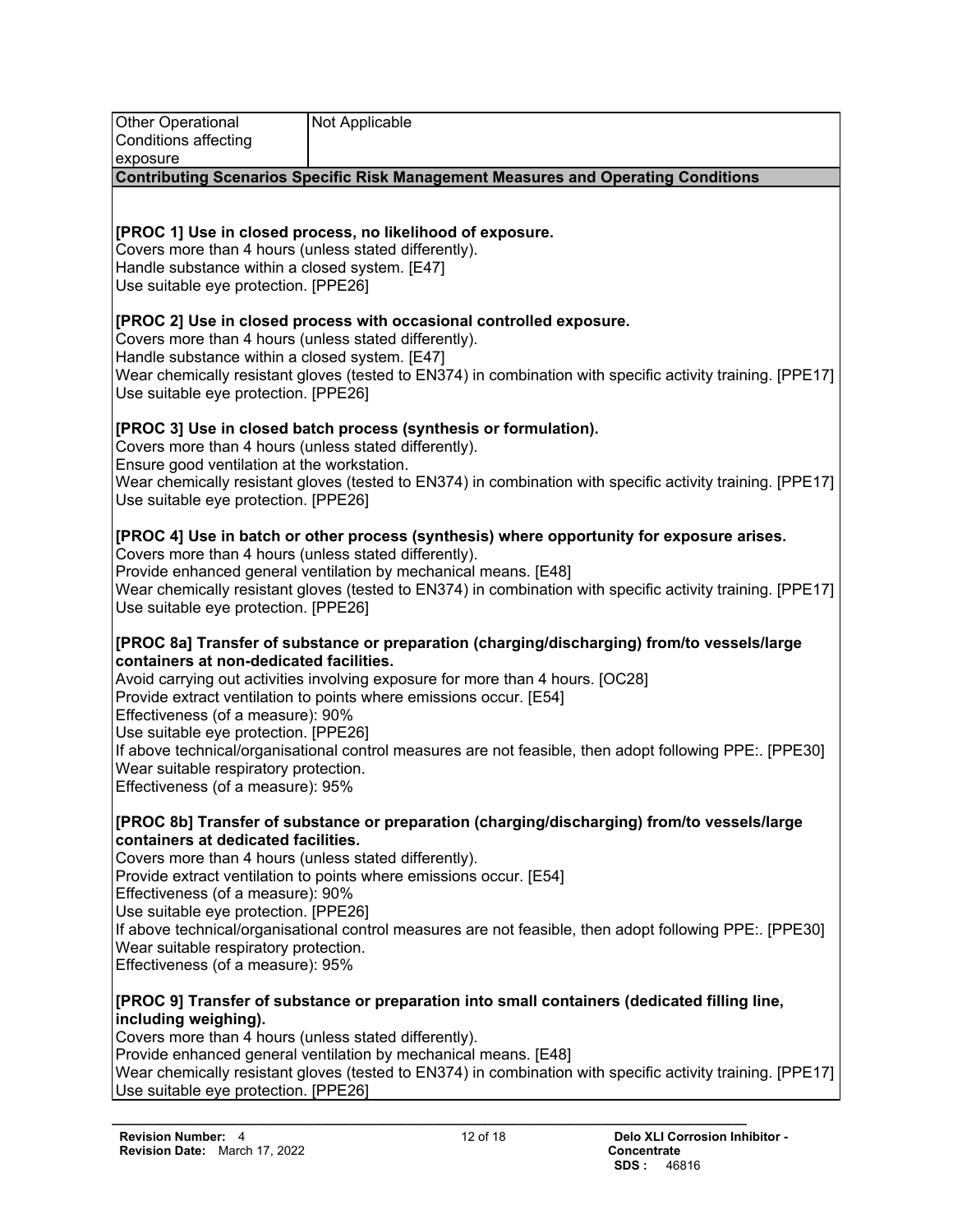| Section 2.2 Control of environmental exposure                                                                       |
|---------------------------------------------------------------------------------------------------------------------|
| <b>Product characteristics</b>                                                                                      |
| Not Applicable                                                                                                      |
| <b>Amounts used</b>                                                                                                 |
| Maximum daily site tonnage (kg/day) [A4]: 2000                                                                      |
| Frequency and duration of use                                                                                       |
| Emission Days (days/year) [FD4]: 300                                                                                |
| Environmental factors not influenced by risk management                                                             |
| Local freshwater dilution factor [EF1]: 10                                                                          |
| Local marine water dilution factor [EF2]: 100                                                                       |
| Other given operational conditions affecting environmental exposure                                                 |
| Not Applicable                                                                                                      |
| Technical conditions and measures at process level (source) to prevent release                                      |
| Common practices vary across sites thus conservative process release estimates used. [TCS1]                         |
| Technical onsite conditions and measures to reduce or limit discharges, air emissions and                           |
| releases to soil                                                                                                    |
| Prevent discharge of undissolved substance to or recover from onsite wastewater. [TCR14]                            |
| User site assumed to be separate chemical and foul/rain water and be equipped with a WWTP.                          |
| [ENVT15]                                                                                                            |
| Organisation measures to prevent/limit release from site                                                            |
| Do not apply industrial sludge to natural soils. [OMS2]                                                             |
| Sludge should be incinerated, contained or reclaimed. [OMS3]                                                        |
| Conditions and measures related to municipal sewage treatment plant                                                 |
| Assumed domestic sewage treatment plant flow (m3/d) [STP5]: 2000                                                    |
| Conditions and measures related to external treatment of waste for disposal                                         |
| External treatment and disposal of waste should comply with applicable local and/or national regulations.<br>[ETW3] |
| Conditions and measures related to external recovery of waste                                                       |
| External recovery and recycling of waste should comply with applicable local and/or national regulations.<br>[ERW1] |
| Section 3<br><b>Exposure Estimation</b>                                                                             |
| 3.1. Health                                                                                                         |
| The Risk Management Measures/Operational Conditions that are identified in the Exposure Scenario are                |
| the outcome of a quantitative and qualitative assessment that covers this product.                                  |
| 3.2. Environment                                                                                                    |
| Used ECETOC TRA model. [EE1]                                                                                        |
| Section 4 Guidance to check compliance with the Exposure Scenario                                                   |
| 4.1. Health                                                                                                         |
| Where other Risk Management Measures/Operational Conditions are adopted, then users should                          |
| ensure that risks are managed to at least equivalent levels. [G23]                                                  |
| 4.2. Environment                                                                                                    |
| Guidance is based on assumed operating conditions which may not be applicable to all sites; thus,                   |
| scaling may be necessary to define appropriate site-specific risk management measures. [DSU1]                       |
| Use as antifreeze/coolant - Professional                                                                            |

| <b>Section 1</b>          |                   |  |
|---------------------------|-------------------|--|
| <b>Title</b>              |                   |  |
| Use as antifreeze/coolant |                   |  |
| <b>Use Descriptor</b>     |                   |  |
| Sector(s) of Use          |                   |  |
| Process Categories        | 1, 2, 3, 4, 8a, 9 |  |
|                           |                   |  |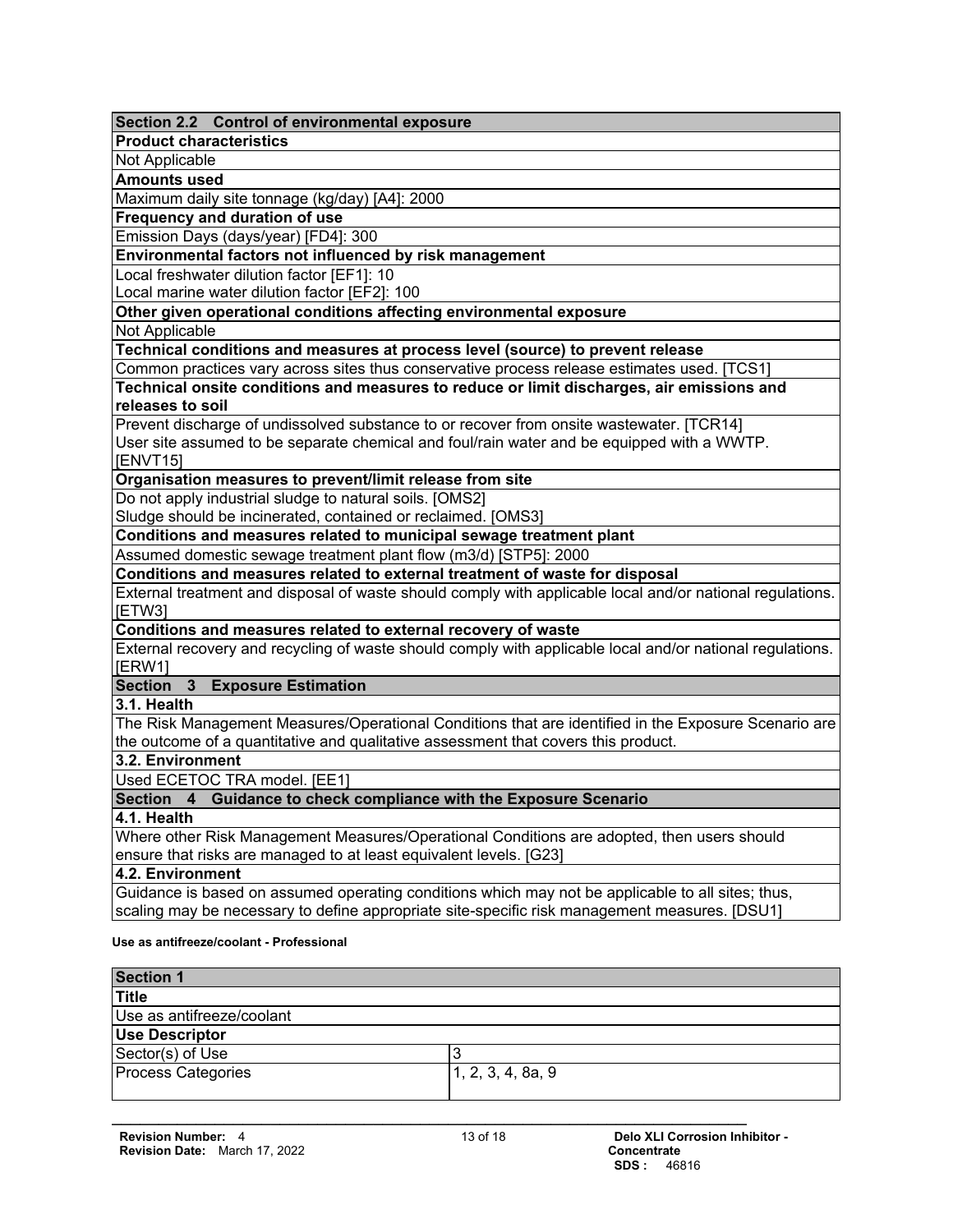| <b>Environmental Release Categories</b>                                                                                                             |                              | 9a, 9b                                                                                                     |
|-----------------------------------------------------------------------------------------------------------------------------------------------------|------------------------------|------------------------------------------------------------------------------------------------------------|
| Specific Environmental Release Category                                                                                                             |                              | Not Applicable                                                                                             |
| Processes, tasks, activities covered                                                                                                                |                              |                                                                                                            |
| Covers handling and dilution of functional fluids                                                                                                   |                              |                                                                                                            |
| <b>Assessment Method</b>                                                                                                                            |                              |                                                                                                            |
| See Section 3.                                                                                                                                      |                              |                                                                                                            |
| Section 2 Operational conditions and risk management measures                                                                                       |                              |                                                                                                            |
|                                                                                                                                                     |                              |                                                                                                            |
| Section 2.1 Control of worker exposure                                                                                                              |                              |                                                                                                            |
| <b>Product characteristics</b>                                                                                                                      |                              |                                                                                                            |
| Physical form of product                                                                                                                            |                              | Liquid, vapor pressure 0.004 kPa at 20°C                                                                   |
| Vapour Pressure                                                                                                                                     | See above                    |                                                                                                            |
| Concentration of                                                                                                                                    |                              | Covers percentage substance in the product up to 100 % (unless stated                                      |
| substance in product                                                                                                                                | differently). [G13]          |                                                                                                            |
| Amount used                                                                                                                                         | Not Applicable               |                                                                                                            |
| Frequency and duration of                                                                                                                           | Covers up to  (days/week): 5 |                                                                                                            |
| use/exposure                                                                                                                                        |                              |                                                                                                            |
| Human factors not                                                                                                                                   | None identified              |                                                                                                            |
| influenced by risk                                                                                                                                  |                              |                                                                                                            |
| management                                                                                                                                          |                              |                                                                                                            |
| <b>Other Operational</b>                                                                                                                            | Not Applicable               |                                                                                                            |
| <b>Conditions affecting</b>                                                                                                                         |                              |                                                                                                            |
| exposure                                                                                                                                            |                              |                                                                                                            |
|                                                                                                                                                     |                              | <b>Contributing Scenarios Specific Risk Management Measures and Operating Conditions</b>                   |
|                                                                                                                                                     |                              |                                                                                                            |
|                                                                                                                                                     |                              |                                                                                                            |
| [PROC 1] Use in closed process, no likelihood of exposure.                                                                                          |                              |                                                                                                            |
| Covers more than 4 hours (unless stated differently).<br>Handle substance within a closed system. [E47]                                             |                              |                                                                                                            |
| Use suitable eye protection. [PPE26]                                                                                                                |                              |                                                                                                            |
|                                                                                                                                                     |                              |                                                                                                            |
| [PROC 2] Use in closed process with occasional controlled exposure.                                                                                 |                              |                                                                                                            |
| Covers more than 4 hours (unless stated differently).                                                                                               |                              |                                                                                                            |
| Provide enhanced general ventilation by mechanical means. [E48]                                                                                     |                              |                                                                                                            |
|                                                                                                                                                     |                              | Wear chemically resistant gloves (tested to EN374) in combination with specific activity training. [PPE17] |
| Use suitable eye protection. [PPE26]                                                                                                                |                              |                                                                                                            |
|                                                                                                                                                     |                              |                                                                                                            |
| [PROC 3] Use in closed batch process (synthesis or formulation).                                                                                    |                              |                                                                                                            |
| Covers more than 4 hours (unless stated differently).                                                                                               |                              |                                                                                                            |
| Ensure good ventilation at the workstation.                                                                                                         |                              |                                                                                                            |
|                                                                                                                                                     |                              | Wear chemically resistant gloves (tested to EN374) in combination with specific activity training. [PPE17] |
| Use suitable eye protection. [PPE26]                                                                                                                |                              |                                                                                                            |
|                                                                                                                                                     |                              |                                                                                                            |
| [PROC 4] Use in batch or other process (synthesis) where opportunity for exposure arises.                                                           |                              |                                                                                                            |
| Covers daily exposure up to 8 hours.                                                                                                                |                              |                                                                                                            |
| Use suitable eye protection. [PPE26]                                                                                                                |                              |                                                                                                            |
| [PROC 8a] Transfer of substance or preparation (charging/discharging) from/to vessels/large                                                         |                              |                                                                                                            |
|                                                                                                                                                     |                              |                                                                                                            |
| containers at non-dedicated facilities.                                                                                                             |                              |                                                                                                            |
| Avoid carrying out activities involving exposure for more than 1 hour. [OC27]<br>Provide extract ventilation to points where emissions occur. [E54] |                              |                                                                                                            |
| Effectiveness (of a measure): 80%                                                                                                                   |                              |                                                                                                            |
| Use suitable eye protection. [PPE26]                                                                                                                |                              |                                                                                                            |
| If above technical/organisational control measures are not feasible, then adopt following PPE:. [PPE30]                                             |                              |                                                                                                            |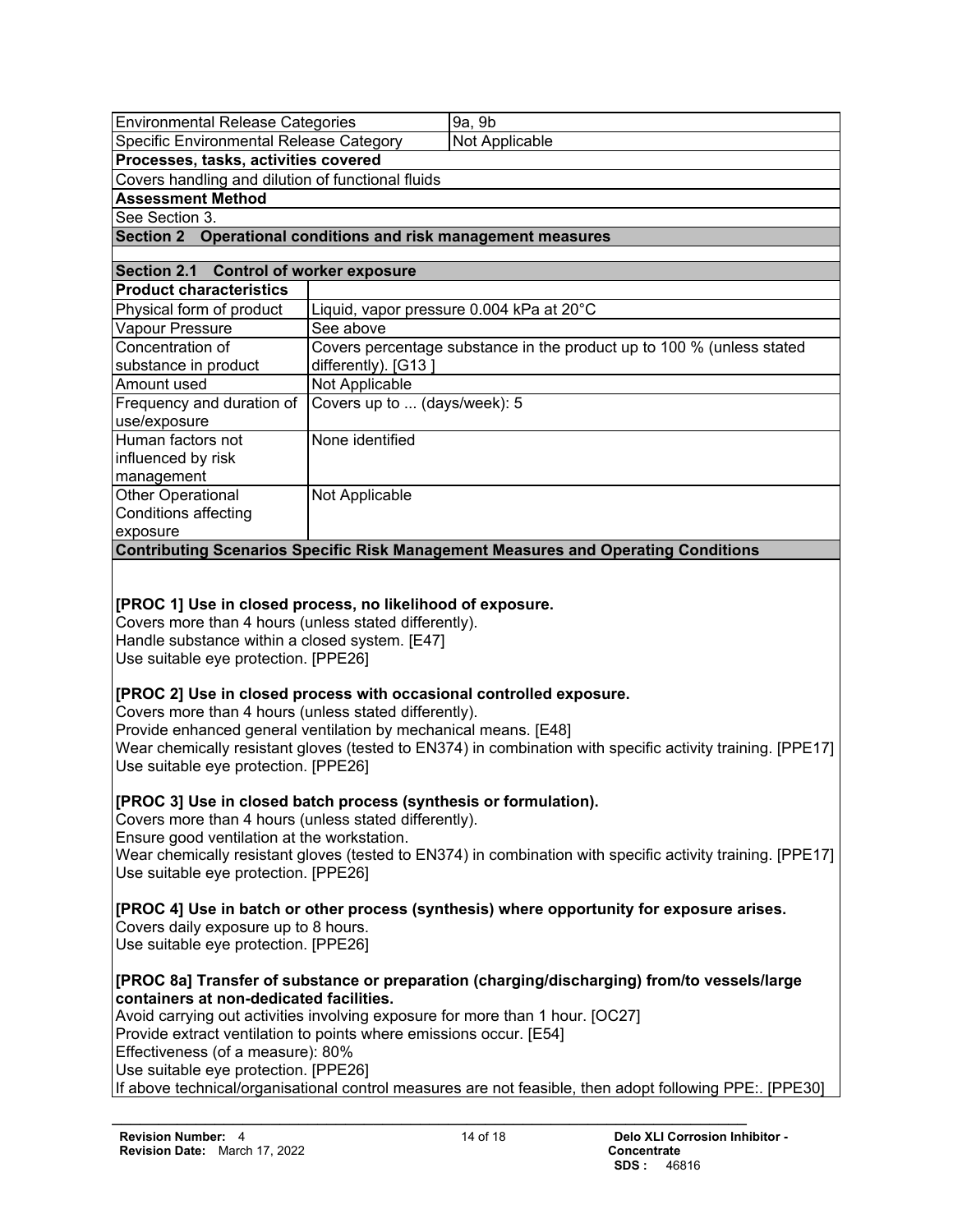Wear suitable respiratory protection.

Effectiveness (of a measure): 80%

Wear chemically resistant gloves (tested to EN374) in combination with specific activity training. [PPE17]

**[PROC 9] Transfer of substance or preparation into small containers (dedicated filling line, including weighing).**

Avoid carrying out activities involving exposure for more than 4 hours. [OC28]

Provide enhanced general ventilation by mechanical means. [E48]

Wear chemically resistant gloves (tested to EN374) in combination with specific activity training. [PPE17] Use suitable eye protection. [PPE26]

# **Section 2.2 Control of environmental exposure**

**Product characteristics**

Not Applicable

**Amounts used**

Maximum daily site tonnage (kg/day) [A4]: 1000

**Frequency and duration of use**

Emission Days (days/year) [FD4]: 300

## **Environmental factors not influenced by risk management**

Local freshwater dilution factor [EF1]: 10

Local marine water dilution factor [EF2]: 100

# **Other given operational conditions affecting environmental exposure**

Not Applicable

**Technical conditions and measures at process level (source) to prevent release**

Common practices vary across sites thus conservative process release estimates used. [TCS1]

#### **Technical onsite conditions and measures to reduce or limit discharges, air emissions and releases to soil**

Prevent discharge of undissolved substance to or recover from onsite wastewater. [TCR14] User site assumed to be separate chemical and foul/rain water and be equipped with a WWTP. [ENVT15]

#### **Organisation measures to prevent/limit release from site**

Do not apply industrial sludge to natural soils. [OMS2]

Sludge should be incinerated, contained or reclaimed. [OMS3]

**Conditions and measures related to municipal sewage treatment plant**

Assumed domestic sewage treatment plant flow (m3/d) [STP5]: 2000

**Conditions and measures related to external treatment of waste for disposal**

External treatment and disposal of waste should comply with applicable local and/or national regulations. [ETW3]

**Conditions and measures related to external recovery of waste**

External recovery and recycling of waste should comply with applicable local and/or national regulations. [ERW1]

# **Section 3 Exposure Estimation**

**3.1. Health**

The Risk Management Measures/Operational Conditions that are identified in the Exposure Scenario are the outcome of a quantitative and qualitative assessment that covers this product.

## **3.2. Environment**

Used ECETOC TRA model. [EE1]

# **Section 4 Guidance to check compliance with the Exposure Scenario**

## **4.1. Health**

Where other Risk Management Measures/Operational Conditions are adopted, then users should ensure that risks are managed to at least equivalent levels. [G23]

# **4.2. Environment**

Guidance is based on assumed operating conditions which may not be applicable to all sites; thus, scaling may be necessary to define appropriate site-specific risk management measures. [DSU1]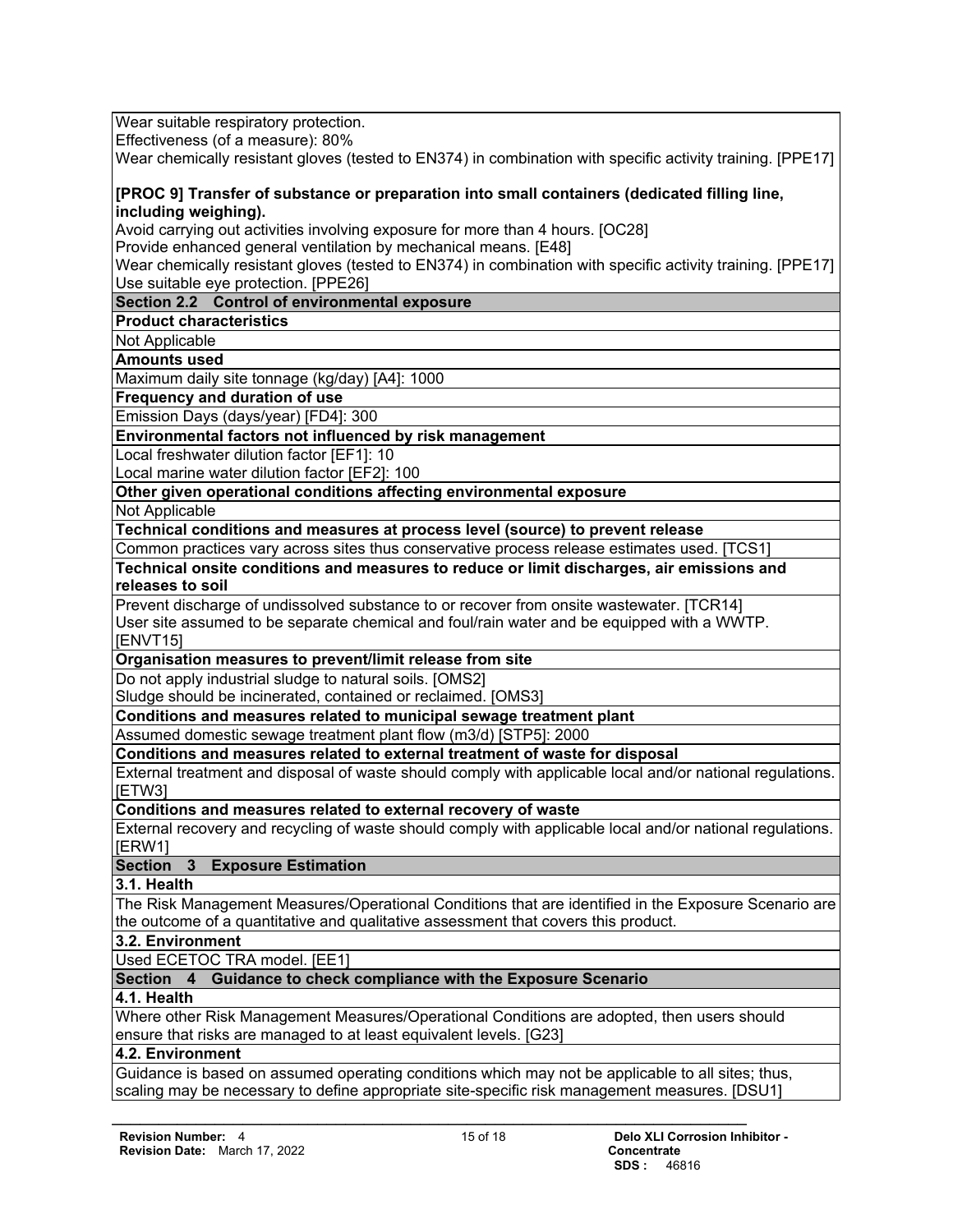#### **Formulation & (re)packing of substances and mixtures - Industrial**

| <b>Section 1</b>                                                                                           |                                                |                                                                                                   |  |
|------------------------------------------------------------------------------------------------------------|------------------------------------------------|---------------------------------------------------------------------------------------------------|--|
| <b>Title</b>                                                                                               |                                                |                                                                                                   |  |
| Formulation & (re)packing of substances and mixtures                                                       |                                                |                                                                                                   |  |
| <b>Use Descriptor</b>                                                                                      |                                                |                                                                                                   |  |
| Sector(s) of Use                                                                                           |                                                | 3                                                                                                 |  |
| <b>Process Categories</b>                                                                                  |                                                | 1, 2, 3, 4, 5, 8a, 8b, 9                                                                          |  |
| <b>Environmental Release Categories</b>                                                                    |                                                | 2                                                                                                 |  |
| Specific Environmental Release Category                                                                    |                                                | Not Applicable                                                                                    |  |
| Processes, tasks, activities covered                                                                       |                                                |                                                                                                   |  |
|                                                                                                            |                                                | Covers general use of coolant in vehicles in closed systems. Includes the filling and draining of |  |
|                                                                                                            |                                                | containers and operation of enclosed machinery and associated maintenance and storage activities. |  |
| <b>Assessment Method</b>                                                                                   |                                                |                                                                                                   |  |
| See Section 3.                                                                                             |                                                |                                                                                                   |  |
| Section 2 Operational conditions and risk management measures                                              |                                                |                                                                                                   |  |
|                                                                                                            |                                                |                                                                                                   |  |
| Section 2.1                                                                                                | <b>Control of worker exposure</b>              |                                                                                                   |  |
| <b>Product characteristics</b>                                                                             |                                                |                                                                                                   |  |
| Physical form of product                                                                                   |                                                | Liquid, vapor pressure 0.004 kPa at 20°C                                                          |  |
| Vapour Pressure                                                                                            | See above                                      |                                                                                                   |  |
| Concentration of                                                                                           |                                                | Covers percentage substance in the product up to 100 % (unless stated                             |  |
| substance in product                                                                                       | differently). [G13]                            |                                                                                                   |  |
| Amount used                                                                                                | Not Applicable                                 |                                                                                                   |  |
| Frequency and duration of                                                                                  | Covers up to  (days/week): 5                   |                                                                                                   |  |
| use/exposure                                                                                               |                                                |                                                                                                   |  |
| Human factors not                                                                                          | None identified                                |                                                                                                   |  |
| influenced by risk                                                                                         |                                                |                                                                                                   |  |
| management                                                                                                 |                                                |                                                                                                   |  |
| Other Operational                                                                                          | Not Applicable                                 |                                                                                                   |  |
| Conditions affecting                                                                                       |                                                |                                                                                                   |  |
| exposure                                                                                                   |                                                | <b>Contributing Scenarios Specific Risk Management Measures and Operating Conditions</b>          |  |
|                                                                                                            |                                                |                                                                                                   |  |
|                                                                                                            |                                                |                                                                                                   |  |
| [PROC 1] Use in closed process, no likelihood of exposure.                                                 |                                                |                                                                                                   |  |
| Covers more than 4 hours (unless stated differently).                                                      |                                                |                                                                                                   |  |
| Handle substance within a closed system. [E47]                                                             |                                                |                                                                                                   |  |
| Use suitable eye protection. [PPE26]                                                                       |                                                |                                                                                                   |  |
|                                                                                                            |                                                |                                                                                                   |  |
| [PROC 2] Use in closed process with occasional controlled exposure.                                        |                                                |                                                                                                   |  |
| Covers more than 4 hours (unless stated differently).                                                      |                                                |                                                                                                   |  |
| Wear chemically resistant gloves (tested to EN374) in combination with specific activity training. [PPE17] |                                                |                                                                                                   |  |
|                                                                                                            |                                                |                                                                                                   |  |
| [PROC 3] Use in closed batch process (synthesis or formulation).                                           |                                                |                                                                                                   |  |
| Covers more than 4 hours (unless stated differently).                                                      |                                                |                                                                                                   |  |
|                                                                                                            | Handle substance within a closed system. [E47] |                                                                                                   |  |
| Wear chemically resistant gloves (tested to EN374) in combination with specific activity training. [PPE17] |                                                |                                                                                                   |  |
| Use suitable eye protection. [PPE26]                                                                       |                                                |                                                                                                   |  |
|                                                                                                            |                                                |                                                                                                   |  |
|                                                                                                            |                                                | [PROC 4] Use in batch or other process (synthesis) where opportunity for exposure arises.         |  |
| Covers more than 4 hours (unless stated differently).                                                      |                                                |                                                                                                   |  |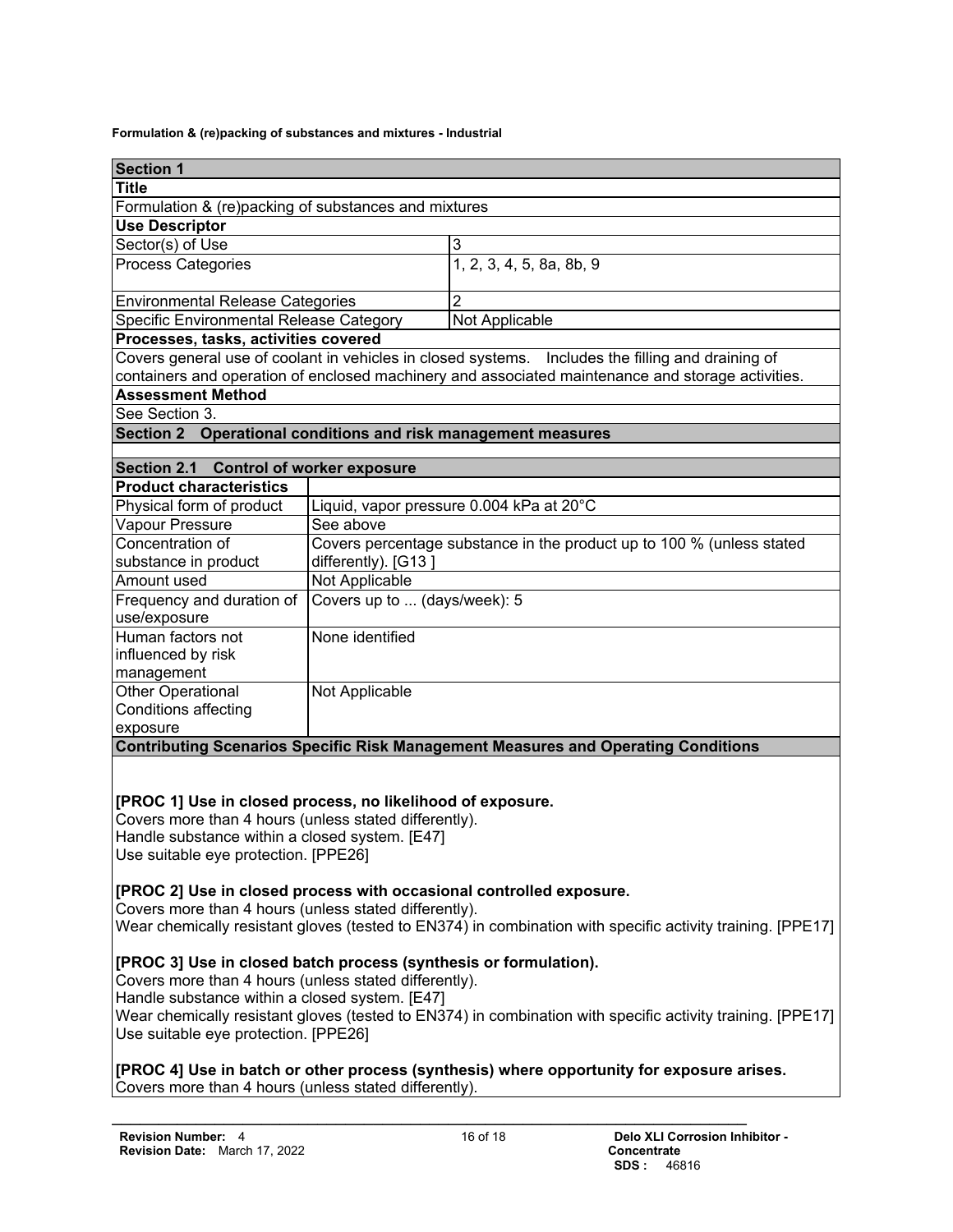Provide enhanced general ventilation by mechanical means. [E48] Wear chemically resistant gloves (tested to EN374) in combination with specific activity training. [PPE17] Use suitable eye protection. [PPE26]

## **[PROC 5] Mixing or blending in batch processes for formulation of preparations and articles (multi-stage and/or significant contact).**

Avoid carrying out activities involving exposure for more than 4 hours. [OC28] Provide enhanced general ventilation by mechanical means. [E48] Wear chemically resistant gloves (tested to EN374) in combination with specific activity training. [PPE17]

## **[PROC 8a] Transfer of substance or preparation (charging/discharging) from/to vessels/large containers at non-dedicated facilities.**

Avoid carrying out activities involving exposure for more than 1 hour. [OC27]

Provide extract ventilation to points where emissions occur. [E54]

Effectiveness (of a measure): 90%

Use suitable eye protection. [PPE26]

If above technical/organisational control measures are not feasible, then adopt following PPE:. [PPE30] Wear suitable respiratory protection.

Effectiveness (of a measure): 95%

# **[PROC 8b] Transfer of substance or preparation (charging/discharging) from/to vessels/large containers at dedicated facilities.**

Avoid carrying out activities involving exposure for more than 4 hours. [OC28]

Provide extract ventilation to points where emissions occur. [E54]

Effectiveness (of a measure): 90%

Use suitable eye protection. [PPE26]

If above technical/organisational control measures are not feasible, then adopt following PPE:. [PPE30] Wear suitable respiratory protection.

Effectiveness (of a measure): 95%

# **[PROC 9] Transfer of substance or preparation into small containers (dedicated filling line, including weighing).**

Covers more than 4 hours (unless stated differently).

Provide enhanced general ventilation by mechanical means. [E48]

Wear chemically resistant gloves (tested to EN374) in combination with specific activity training. [PPE17] Use suitable eye protection. [PPE26]

# **Section 2.2 Control of environmental exposure**

**Product characteristics**

Not Applicable

**Amounts used**

Maximum daily site tonnage (kg/day) [A4]: 4545

**Frequency and duration of use**

Emission Days (days/year) [FD4]: 300

**Environmental factors not influenced by risk management**

Local freshwater dilution factor [EF1]: 10

Local marine water dilution factor [EF2]: 100

**Other given operational conditions affecting environmental exposure**

Not Applicable

**Technical conditions and measures at process level (source) to prevent release**

Common practices vary across sites thus conservative process release estimates used. [TCS1]

**Technical onsite conditions and measures to reduce or limit discharges, air emissions and releases to soil**

Prevent discharge of undissolved substance to or recover from onsite wastewater. [TCR14] User site assumed to be separate chemical and foul/rain water and be equipped with a WWTP.